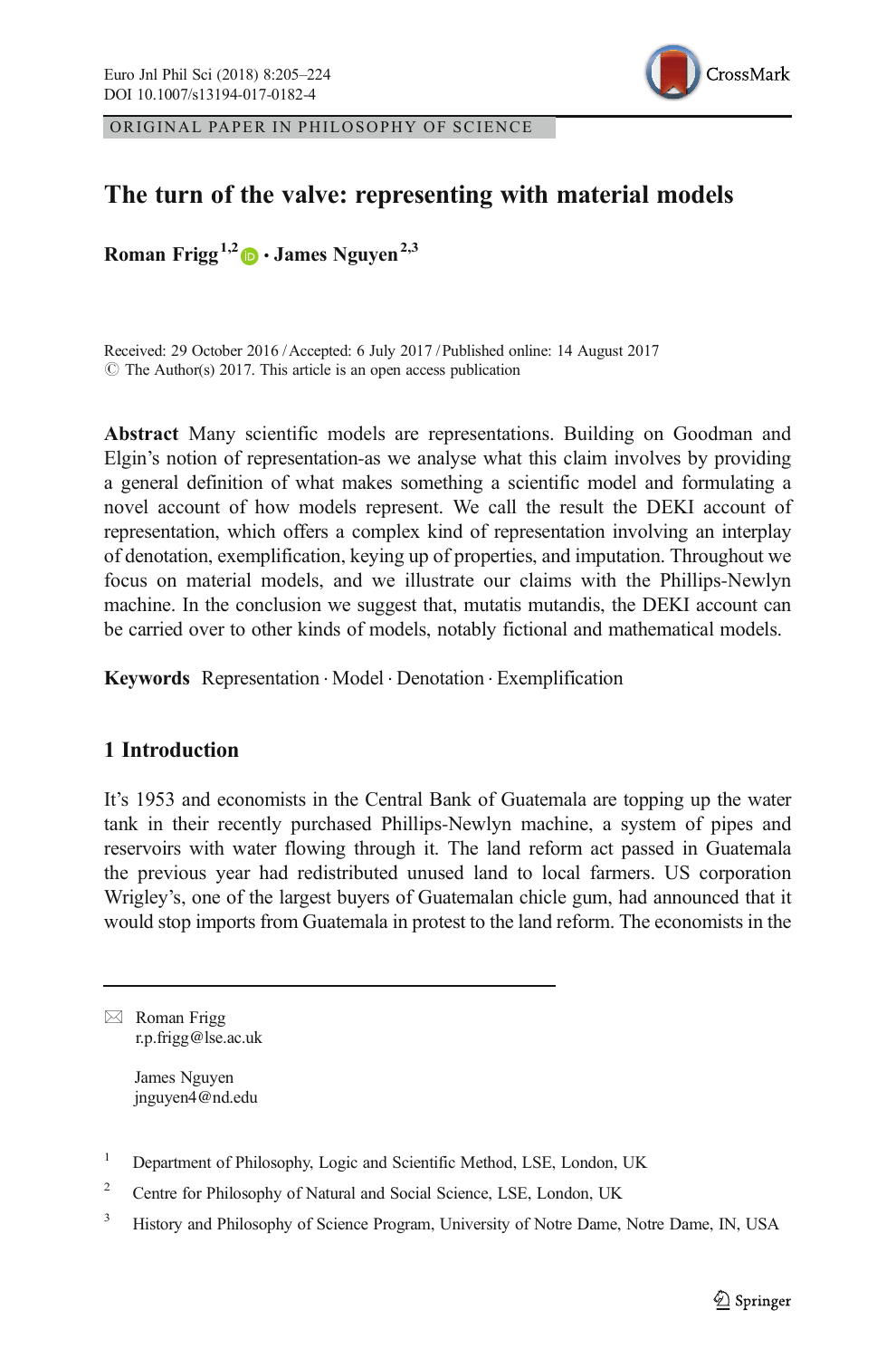Central Bank wanted to know what effect a decrease in these foreign purchases would have on the national economy. They adjusted the machine to account for the macroeconomic conditions that were taking hold in Guatemala and let the machine reach equilibrium. They then turned the valve marked 'exports' to the 'closed' position and watched what happened. The flow marked 'income' started falling, and the water level in a tank marked 'surplus balances' rose, which in turn caused a fall in a graph marked 'interest rates'.<sup>1</sup>

Wait. The economists turned a valve in a hydraulic machine that pumped water from reservoir to reservoir. How could this tell them anything about the Guatemalan economy? The practitioner's reply is that the Phillip-Newlyn machine is a model that represents the Guatemalan economy, and this is why information about the economy can be extracted from the machine. This is correct as far as it goes, but it does not go far enough. Per se the Phillip-Newlyn machine is just a collection of reservoirs connected by pipes. How does such a system become a model and in virtue of what does it represent the Guatemalan economy?

The Phillip-Newlyn machine is not an isolated case. Plasticine sausages are used as models of proteins, oval shaped blocks of wood serve as models of ships, mice are used as models of humans, balls connected by sticks function as models of molecules, electrical circuits are studied as models of brain function, autonomous robots are used as models of insect cognition, the *camera obscura* is proffered as a model of the human eye, metal cylinders filled with hardened magma are investigated as models of volcanoes, a basin with pumps and hoses serves as a model of the San Francisco Bay's water system, and fluid 'dumb holes' model gravitational black holes.<sup>2</sup> In all these cases (and many others that we cannot list here) a material object is used as a model that represents a certain target system. Our question about the Phillip-Newlyn machine is therefore an instance of a general problem: when is a material object a model and in virtue of what does it represent something beyond itself?

Our investigation will be aided by a precise formulation of the problem. The challenge is to fill the blank in 'M is a scientific representation of T iff  $\ldots$ , where M is a material model and T a target system.<sup>3</sup> For reasons that will become clear soon we call this the Epistemic Representation Problem. The aim of this paper is to present an answer to this problem and to give a general definition of a model. We focus on material models – physical objects that are used symbolically. Material models are an important class of models, but not all models are of this kind. We briefly discuss other

 $1$  Our discussion of the Phillips-Newlyn machine is informed by (Morgan [2012;](#page-18-0) Morgan and Boumans [2004](#page-18-0); Newlyn [1950;](#page-18-0) Phillips [1950;](#page-18-0) Vines [2000\)](#page-19-0). There are records that the Guatemalan central Bank did purchase a machine (Aldana [2011](#page-18-0); Stevenson [2011\)](#page-19-0). However, central banks are notoriously secretive about their activities and there are no (publicly available) records of the exact uses the machine has been put to. Our introductory anecdote should be taken with a pinch of salt. This is no detriment to our argument because none of the points we make about representation in general, and about the machine in particular, depend on what happened in Guatemala in 1953.

<sup>&</sup>lt;sup>2</sup> For discussions of proteins see (de Chadarevian [2004\)](#page-18-0), ships (Leggett [2013;](#page-18-0) Sterrett [2002;](#page-19-0) Sterrett [2006\)](#page-19-0), model organisms (Ankeny and Leonelli [2011](#page-18-0)) (note, however, that the classification of organisms as models has recently been opposed by Levy and Currie [\(2014\)](#page-18-0)), molecules (Toon [2011](#page-19-0)), brain functions (Sterratt et al. [2011](#page-19-0)), insects (Webb [2001](#page-19-0)), camera obscura (Wade and Finger [2001](#page-19-0)), volcanoes (Spieler et al. [2004\)](#page-19-0), San Francisco Bay (Weisberg [2013\)](#page-19-0), and 'dumb holes' (Dardashti et al. [2017](#page-18-0)).<br><sup>3</sup> Throughout this paper we are concerned with 'model representation' rather than the broader 'scientific

representation'. We leave it open whether our account applies to things like scientific diagrams and images, but our use of the broader term indicates our hope that it does.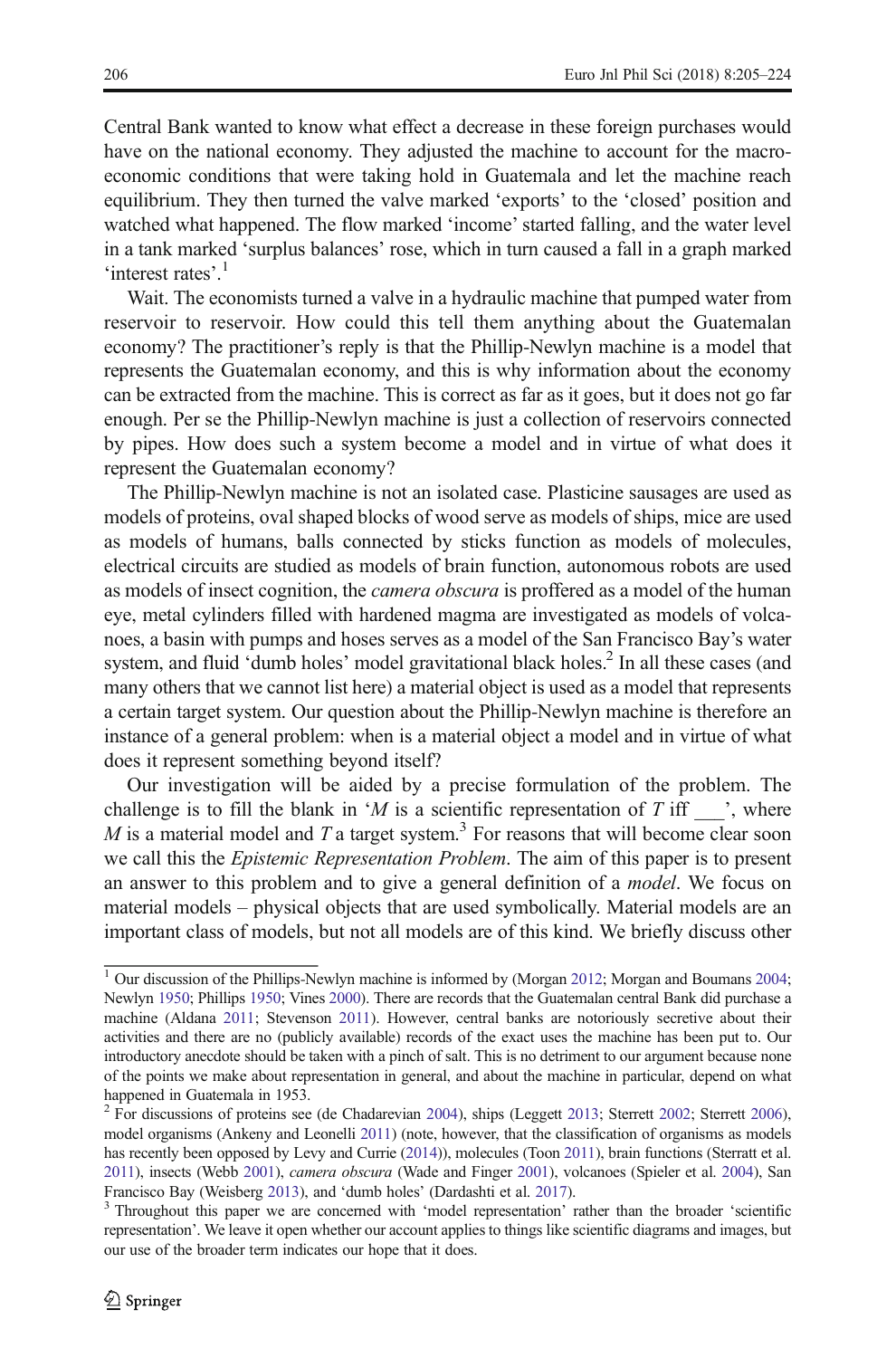kinds of models in Section [8](#page-17-0) and suggest that mutatis mutandis, the account of representation we develop can be carried over to these.

An acceptable answer to this problem will have to satisfy the following two conditions.<sup>4</sup> The first is the *Surrogative Reasoning Condition*: models represent their targets in a way that allows scientist to generate hypotheses about them. Many investigations are carried out on models rather than on reality itself, and this is done with the aim of discovering features of the things models stand for. An acceptable theory of scientific representation has to account for how reasoning conducted on models can yield claims about their target systems. This condition motivates the choice of the term 'epistemic representation problem'. The second is the Possibility of Misrepresentation Condition: an account of scientific representation has to make misrepresentation possible. If  $M$  does not accurately represent  $T$ , then it is a misrepresentation and not a non-representation. Accuracy is not a part of the concept of representation.

A variety of different positions are available, with Griceanism, similarity accounts, isomorphism accounts, inferentialism, and fictionalism being the most prominent proposals. We refer the reader to (Frigg and Nguyen [2017\)](#page-18-0) for a detailed critical review of the sizeable literature on scientific representation. We take away from this review the message that none of the current accounts provides a satisfactory answer to our problem. Our task here is to formulate a novel account of representation that offers a satisfactory answer to the epistemic representation problem. To put our endeavour into perspective we comment on how our account compares to related accounts, in particular Contessa's ([2007](#page-18-0)), Weisberg's ([2012](#page-19-0), [2013](#page-19-0)) and Giere's [\(1988](#page-18-0); [1999](#page-18-0); [2010\)](#page-18-0). But for want of space we cannot embark on a critique of the full spectrum of currently available approaches here.

Our constructive endeavour takes as its point of departure Nelson Goodman and Catherine Elgin's notion of representation-as. Originally introduced in aesthetics (Goodman [1976](#page-18-0)), Elgin ([2010](#page-18-0)), Hughes [\(1997\)](#page-18-0) and van Fraassen ([2008](#page-19-0)) have suggested that it is also the way in which models function in science. We agree. However, current formulations of the claim are only signposts indicating a direction of travel and a fully systematic account of how to use Goodman and Elgin's tools to answer the epistemic representation problem has not yet been formulated. The aim of this paper is to provide a nuts-and-bolts account of how representation-as works in the case of scientific models, thereby providing the resources to analyse how models function representationally in scientific practice. This requires extending existing accounts in a number of ways. In particular, we provide a general definition of a model based on the notion of an interpretation, generalise the notions of a Z-representation and of exemplification to meet the needs of scientific modelling, and introduce the notion of a key, which connects exemplified properties to ones that are imputed to the target.

The structure of the paper is as follows. In Section [2](#page-3-0) we introduce Goodman and Elgin's notion of 'representation-as', which serves as the point of departure for our discussion. In Section [3](#page-6-0) we adapt the notion of a Z-representation to the context of scientific modelling and offer a general definition of a model. In Section [4](#page-10-0) the notion of exemplification is reconsidered in the context of scientific modelling, and in Section [5](#page-12-0)

<sup>4</sup> Different versions of these conditions have been discussed by a number of authors; see, for instance, Contessa ([2007](#page-18-0)), Frigg [\(2006\)](#page-18-0), Suárez [\(2003\)](#page-19-0) and Swoyer [\(1991\)](#page-19-0).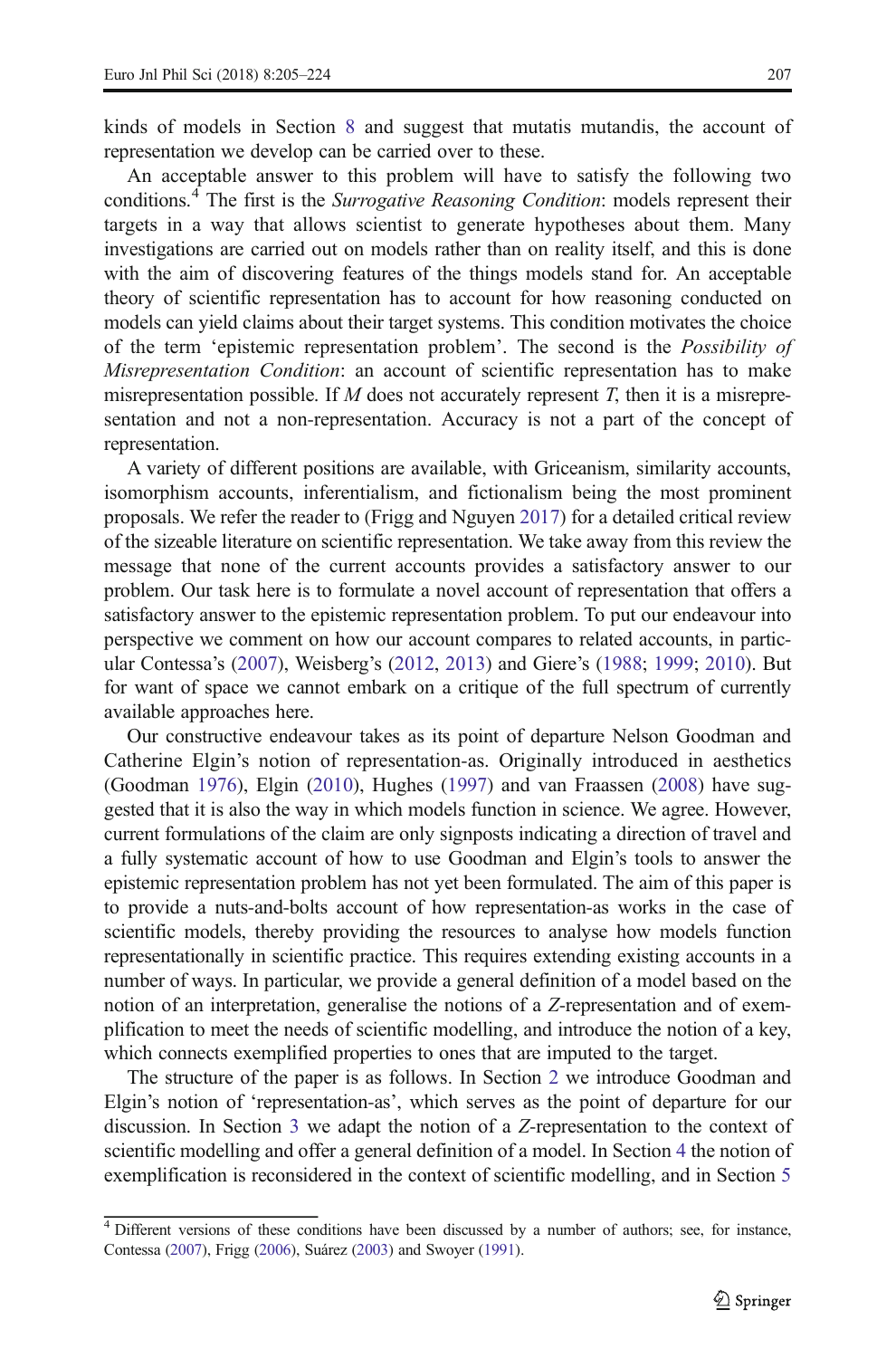<span id="page-3-0"></span>the notion of a key is introduced. In Section [6](#page-14-0) we qualify the role of denotation in our account. In Section [7](#page-14-0) we draw the loose ends together and formulate a new account of how models represent. We call this the DEKI account, indicating its key components: denotation, exemplification, keying up, and imputation. In Section [8](#page-17-0) we offer a few programmatic remarks about how this account could be carried over to non-material models.

## 2 Representation-as

Many works of art represent their subjects as thus or so. A famous caricature of Winston Churchill represents him as a bulldog. But this type of representation is not limited to caricature: Rembrandt's Self-Portrait with Two Circles represents the artist as wearing a white hat, and the bronze statue of Margot Fonteyn represents the ballerina as standing on her tiptoes. Goodman and Elgin term this sort of representational relationship representation-as (Elgin [2010;](#page-18-0) Goodman [1976,](#page-18-0) 27). In its general form, a representational vehicle X (e.g. a picture or statue) represents a target or subject Y (e.g. a politician or a ballerina) as Z (e.g. a bulldog or a ballerina standing on her tiptoes). Goodman and Elgin develop this notion in a string of publications (both joint and single authored). When referring to views shared by both authors, we use the acronym 'GE' to refer to them jointly.

Talk about 'representation' is ambiguous between two kinds of representation. The caricature represents Churchill as a bulldog; at the same time it is a representation of Churchill. An account of representation has to individuate these notions and avoid equivocating on 'representation'. To this end observe that his passport photograph, the name 'Winston', and his nickname 'The British Bulldog' are also all representations of Churchill. We add a hyphen to the words and call this relation representation-of. GE submit that representation-of is analysed in terms of denotation:  $X$  is a representation-of  $Y$  iff  $X$  denotes  $Y$ . A name is a representation-of its bearer because the name denotes the bearer, a picture is a representation-of its subject because it denotes its subject, and so on (we return to denotation in Section [6\)](#page-14-0).

Representation-of is distinct from representation-as. In fact representation-of is a necessary but insufficient condition on X representing Y as Z (Elgin [2010,](#page-18-0) 2; Goodman [1976,](#page-18-0) 28). It is necessary because it establishes that representational vehicles are about their subjects. Denotation picks out the subject and ensures that the vehicle points to it. The caricature represents Churchill because it denotes him. But denotation is insufficient for representation-as. The caricature does not just denote Churchill; it represents him as a bulldog, and nothing in the concept of denotation would help explain how the caricature does so.

If denotation is a necessary condition, what are we to say about pictures that fail to denote? Böcklin's *Isle of the Dead* represents an islet dominated by cypress trees with a boatman rowing a white figure into the cove. But there is no such islet, and thus there is no such islet to be denoted. Are we to deny that they are representations at all? GE respond by distinguishing between being a picture of a soandso, and being a soandsopicture. A picture showing a unicorn is a unicorn-picture but not a picture of a unicorn, and Böcklin's painting is an islet-picture despite not being a representation-of any islet. So we have to distinguish between being a Z-representation and being a representation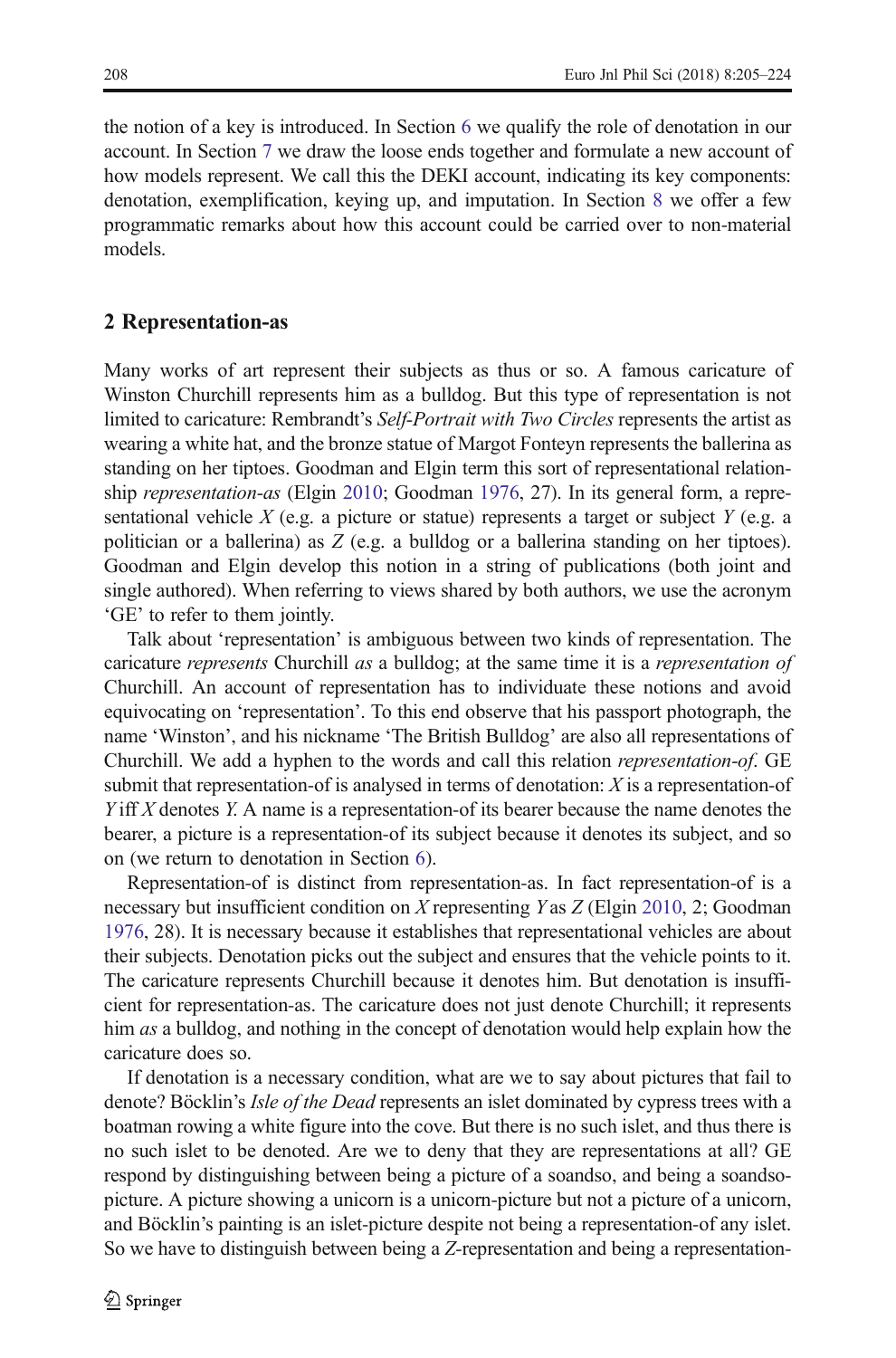of a Z. The former is an unbreakable one-place predicate; the latter is a two-place relation that holds between a representational vehicle and its subject.

There is a complete disconnect between what kind of representation  $X$  is and what  $X$ is a representation of: the kind of  $X$  does not determine what  $X$  denotes, and the denotation of  $X$  does not determine its kind. Not every islet-representation denotes an islet, and islets can be denoted by representations that aren't islet-representations. Such representational practices are common in different contexts. In Dutch still life a snailpicture denotes humility and in Bollywood movies a two-intertwined-rosesrepresentation denotes the couple being intimate.

What does it take to be a Z-representation? In the case of pictorial representation this is a much-discussed issue. So-called *perceptual accounts* hold that a picture X portrays a Z if, under normal conditions, an observer would see a Z in  $X$  (Lopes [1996\)](#page-18-0). GE take a different route and explain Z-representation in terms of what they call genres (cf. Elgin [2010,](#page-18-0) 2–3; Goodman [1976](#page-18-0), 23). But how pictures represent need not occupy us here. Our problem is how scientific models work, and theories of pictorial representation do not carry over, at least in any straightforward manner, to the scientific case, irrespective of what these views are. In the next section we develop an account of scientific Zrepresentations that is independent of anything one would (or wouldn't) want to say about pictures.

Let us now introduce the concept of exemplification, which is crucial to understanding representation-as. An item exemplifies a property  $P$  if it at once instantiates  $P$  and refers to it. To instantiate  $P$  without referring to it is merely to possess  $P$ , and to refer to P without instantiating  $P$  is to represent  $P$  in a way other than by exemplifying it. An item that exemplifies a property is an *exemplar* (Elgin [1996](#page-18-0), 171; Goodman [1976](#page-18-0), 53).<sup>5</sup> Straightforward examples of exemplification are the sample cards supplied by commercial paint companies. These cards instantiate various colours, and refer to the colours instantiated (Elgin [2007](#page-18-0), 39).

Instantiation is a necessary condition for exemplification. But the converse does not hold: not every property that is instantiated is also exemplified. Exemplification is selective (Elgin [1983](#page-18-0), 71; [2010,](#page-18-0) 6). The chip card exemplifies redness, but not rectangularity or being an inch long even though it instantiates these properties. Only selected properties are exemplified. But there is nothing in the nature of an object that effects that selection; no properties are intrinsically more important than others.

In the case of the Phillip-Newlyn machine, the model exemplifies how the water flows through the machine, and the relative height of the liquid in its various tanks through time. It doesn't exemplify being made of Perspex or being 2.5 m tall. And it's not just properties that are irrelevant to the workings of the machine that are not exemplified. In order for the water to move around the model at all, it requires a motor that pumps water from the floor level tank up to the top of the machine, and the force of gravity that draws the water downwards through the various pipes and reservoirs. Although these aspects of the machine are essential to its workings, they do not correspond to any economic feature (Morgan and Boumans [2004](#page-18-0), 386). They are not selected as relevant features of the machine in the context of using it as an economic model, and so are not exemplified.

<sup>&</sup>lt;sup>5</sup> Throughout this paper we impose no restriction on what qualifies as a property. An item can exemplify oneplace properties, multi-place properties (i.e. relations), and higher order structural properties.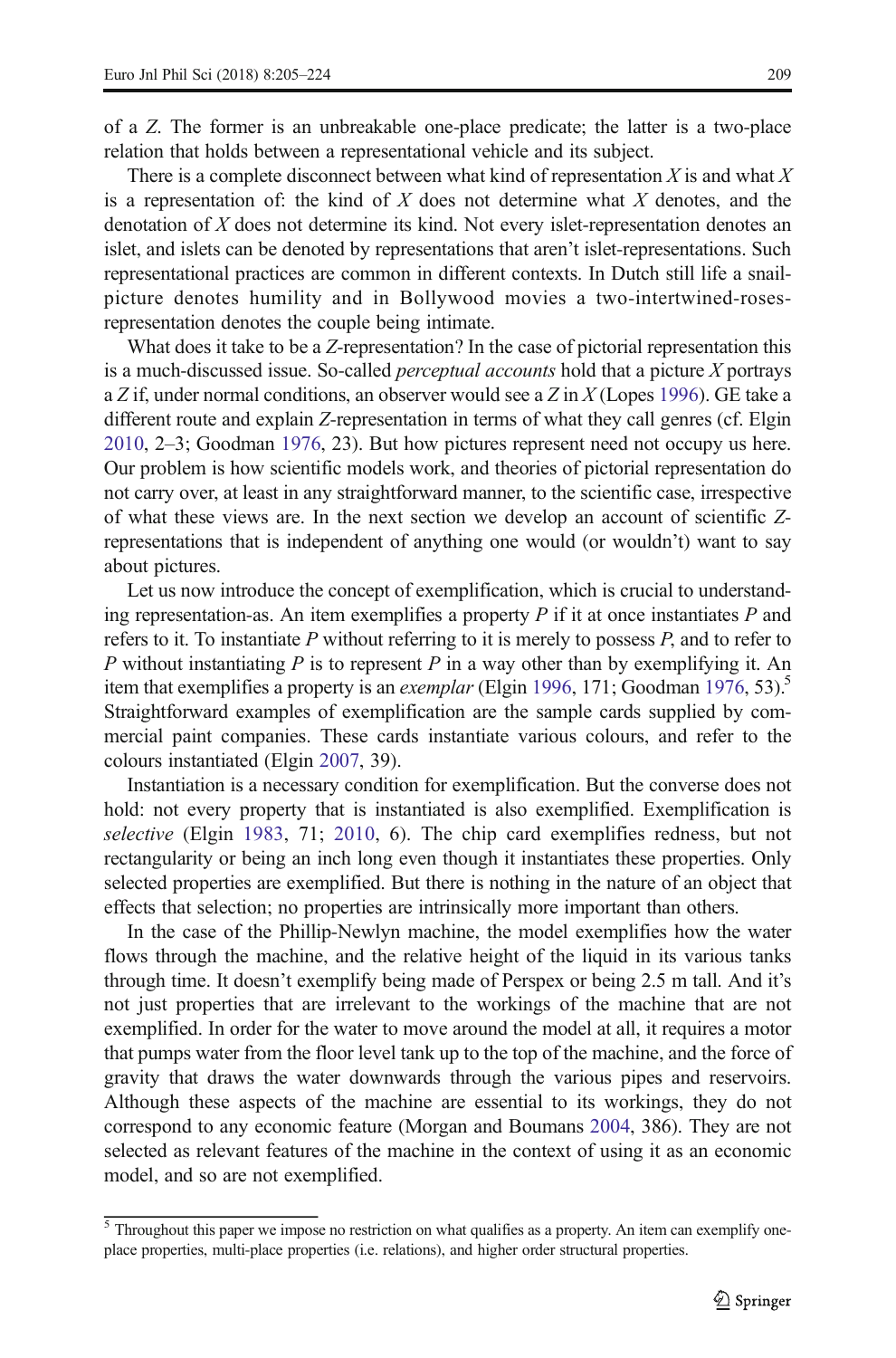Turning an instantiated property into an exemplified one requires an act of selection, which usually depends on the relevant context. The same sample card can exemplify rectangularity if used in geometry class. The Phillips-Newlyn machine could exemplify how its pump and gravity combine to generate a circular flow of liquid, if, for example, it was used in a plumber's showroom to illustrate a new type of pump. The specifics vary from case to case, but at the level of a general theory nothing depends on these details. One aspect, however, is crucial: exemplars provide epistemic access to the properties they exemplify (Elgin [1983,](#page-18-0) 93). So to be exemplified a property not only has to be selected; it also has to be epistemically accessible. We say that property that satisfies these criteria is *highlighted*. These considerations can be summarised in the following definition:

*Exemplification:*  $X$  exemplifies  $P$  in a context  $C$  iff

(i)  $X$  instantiates  $P$ , and (ii)  $P$  is highlighted in  $C$ . P is highlighted in C iff  $(\alpha)$  C selects P as a relevant property, and (β) P is epistemically accessible in C.

A sample card exemplifies, say, a certain shade of red because it instantiates it and, in the context of a paint shop, that shade of red is selected as relevant and is epistemically accessible (a sample card too small to see with the naked eye would not exemplify redness).

Exemplification requires reference to a context C. A rigorous definition of a context is beyond the scope of this paper (indeed we doubt there is such a definition). For our purposes it is sufficient to think of a context as a certain set of problems and questions that are addressed by a group of research scientists using certain methodologies while being committed to certain norms (and, possibly, values). These factors determine which of  $X$ 's epistemically accessible properties are representationally relevant.<sup>6</sup>

A key insight on the way to a definition of representation-as is that Z-representations can, and often do, exemplify properties associated with Zs. The Churchill caricature is a bulldog-picture and it exemplifies bulldog-properties like aggressiveness and relentlessness. The Fonteyn statue is a dancer-representation and it exemplifies the dancerproperties grace and being on tiptoes.

Some objects do not literally instantiate the properties they exemplify. A caricature does not literally instantiate relentlessness (it's piece of paper) and a statue cannot stand on tiptoes (it's a piece of metal). GE acknowledge this and say that these are examples of metaphorical exemplification (Elgin [1983,](#page-18-0) 81). A painting can literally instantiate greyness; it can metaphorically instantiate sadness (Goodman [1976,](#page-18-0) 50–52). Metaphorically instantiated properties can be exemplified in the same way in which literally instantiated properties are: by being highlighted. In the next section we replace metaphorical instantiation by the notion of instantiation under an interpretation, which is better suited to analyse scientific models.

<sup>&</sup>lt;sup>6</sup> Proponents of the similarity view of representation rely on an analogous notion of context to determine which properties are relevant for similarity comparisons between models and their targets. See Weisberg ([2013,](#page-19-0) 149) for a discussion.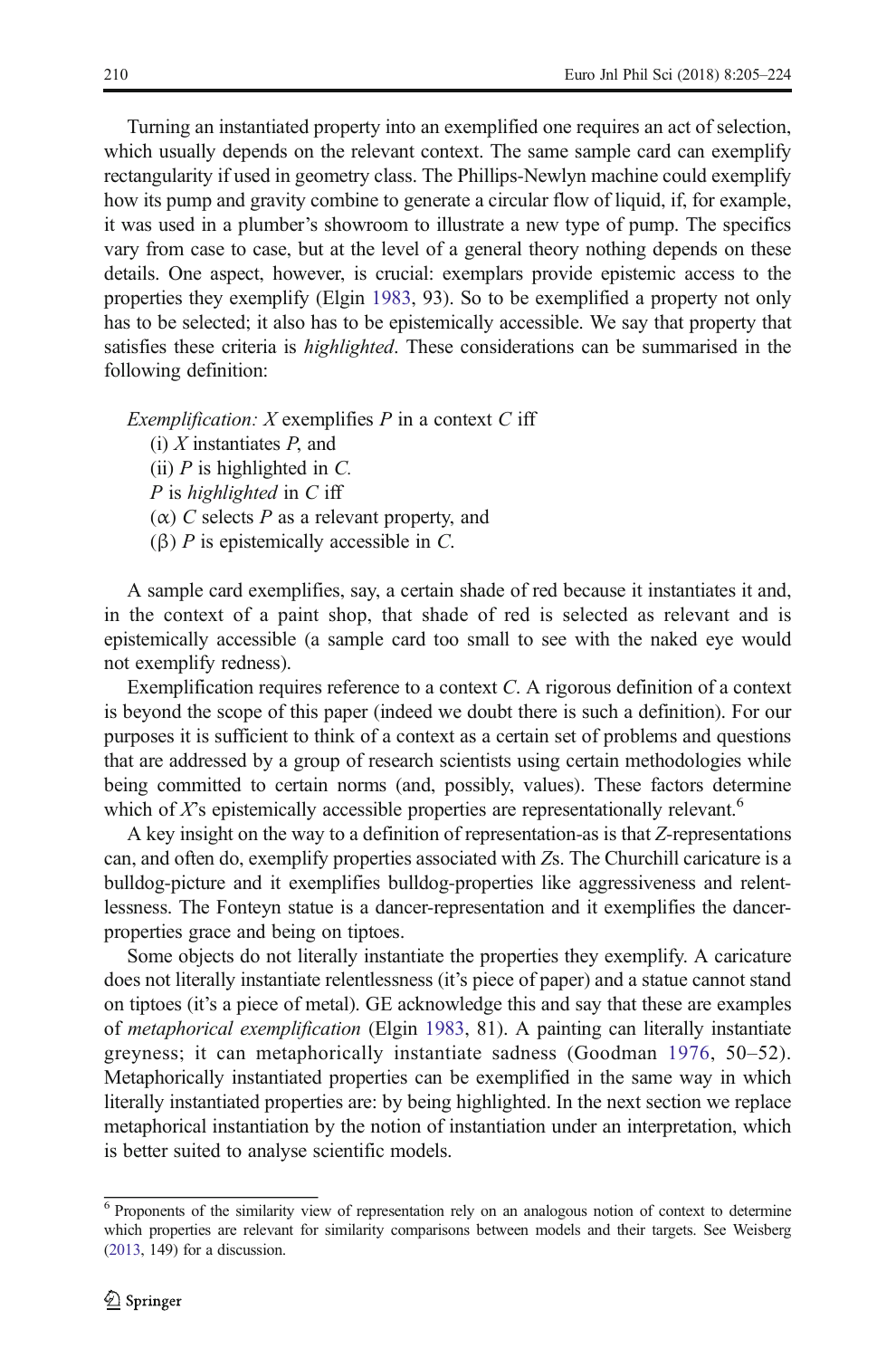<span id="page-6-0"></span>For X to represent Y as Z it is not enough for X to denote Y and also be a Zrepresentation exemplifying certain Z-properties. To represent Churchill as a bulldog it is not sufficient that the caricature denotes Churchill and is a bulldog-representation exemplifying certain bulldog properties. On top of that the caricature has to *impute* these properties to Churchill (Elgin [2010,](#page-18-0) 10). Thus we arrive at the following definition of representation-as:

*Representation-As* (RA): X represents its subject Y as Z iff:

 $(i)$  X denotes Y.

(ii) X is a Z-representation and exemplifies Z-properties  $P_1$ , ...,  $P_n$ .

(iii)  $P_1$ , ...,  $P_n$  are imputed to Y.

Scientific models and pictures both represent their targets as being thus or so. Indeed pictures and statues meet the conditions of adequacy on scientific representation provided earlier: they can be used to reason about their subjects and they can misrepresent them. This observation suggests that RA would double as an account of scientific representation if we take  $X$  to be a model,  $Y$  a target system and  $Z$  a specification of what kind of model  $X$  is. Analysing the Phillips-Newlyn machine in these terms yields: (i) The machine denotes the Guatemala economy (ii) it is an economy-representation exemplifying properties like a decrease in exports leading to a decrease in income  $(P_1)$  and interest rates  $(P_2)$ ; and (iii)  $P_1$  and  $P_2$  are imputed to the Guatemalan economy.

This is a good start. But each of the three conditions stands in need of either articulation or revision (or both) in order to operate successfully in the context of scientific modelling. We now discuss how the conditions have to be overhauled to meet the needs of scientific modelling. In Section [7](#page-14-0) we pull the threads together and formulate what we call the DEKI account of representation.

## 3 Z-representations and scientific models

It is a crucial element of RA that the Phillips-Newlyn machine is an economyrepresentation. But in the scientific context it is by no means clear how we can categorise objects as Z-representations. Unlike in the case of photographs or paintings, an appeal to what objects look like under normal conditions is a non-starter, and reference to genres at the very least requires unpacking. Reservoirs and pipes, plasticine sausages, blocks of wood, mice, balls and sticks, electric circuits, robots, the camera obscura, fluids travelling faster than the local speed of sound, and metal cylinders are not in any obvious way classified as belonging to a particular genre of representations, and most objects of this kind don't function symbolically at all. In the context of material models an alternative approach to understanding Z-representation is needed.

We call the material substratum of a model the 'base' O. The base of the Phillips-Newlyn model is the system of pipes they built.<sup>7</sup> We now use the letter 'O' rather than 'X' to emphasise that we are dealing with a material object, and we refer to properties of O as O-properties. The question then is: what turns O into a Z-representation? An

 $7$  Other terms used in the literature to denote  $O$  are 'vehicle', 'model system', 'source' and 'model object'.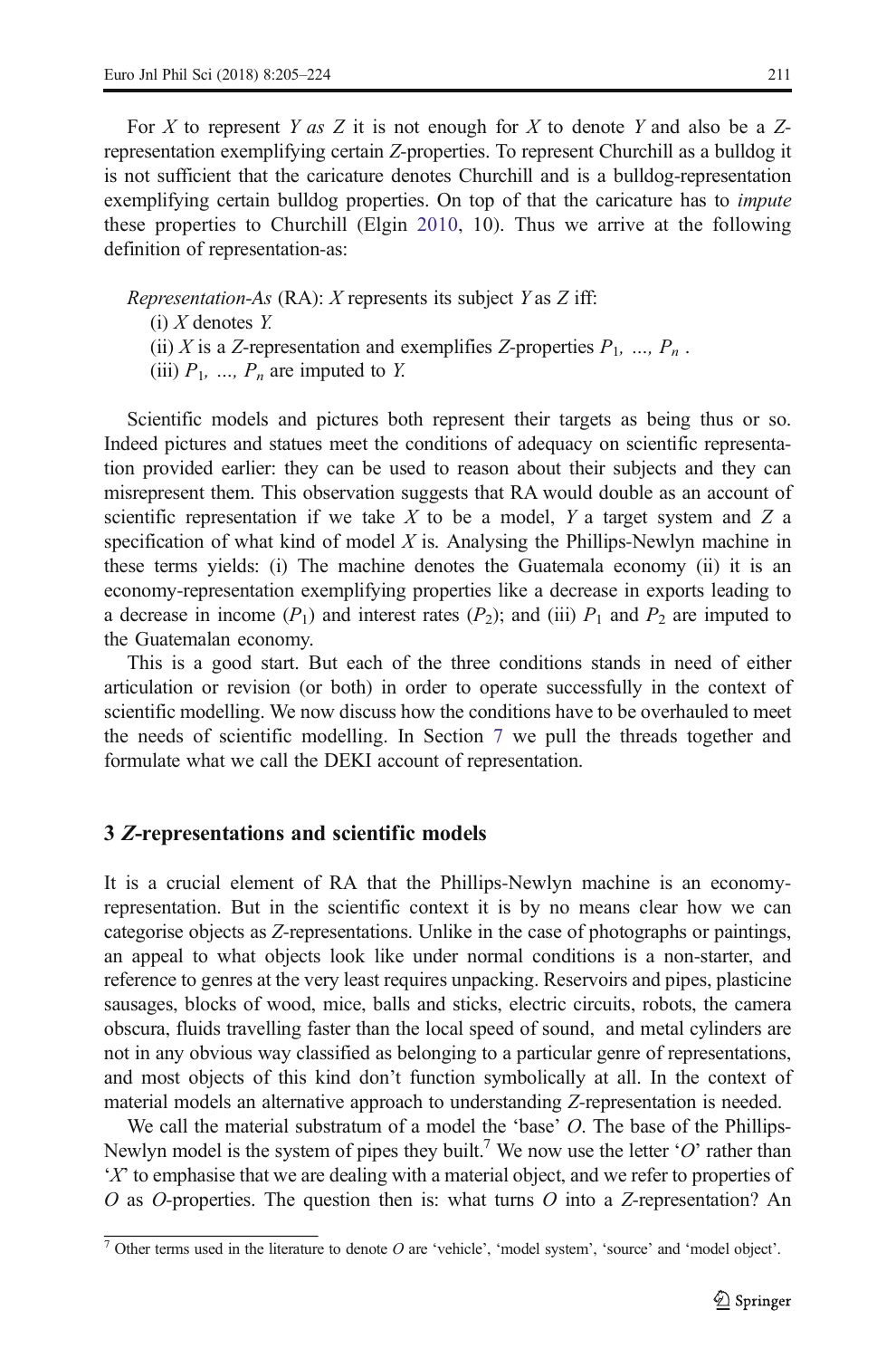appeal to  $O$ 's intrinsic features does not help. There is nothing in water pipes or electric circuits that makes them economy-representations or brain-representations, and the mouse running through the kitchen isn't a representation at all. In fact  $O$ 's intrinsic characteristics do not regulate how the object functions symbolically. One might say that someone using  $O$  as such is what turns it into a Z-representation. There is a grain of truth in this, but it merely pushes the question one step back: what does it take to use an O as a Z-representation?

To answer this question it is illustrative to see how Phillips describes (a precursor to) his machine when introducing it to the wider economics community:

'the production flow of a commodity is represented by the flow of water into a tank. This flow is controlled by a valve […] The production flow goes into the tank containing stocks, from which is drawn the consumption flow, controlled and measured by a second valve similar to the first […] Price is assumed to be determined at any instant by the quantity of stocks, represented by the quantity of liquid in the tank, and the demand schedule for them, represented by the capacity of the tank at different levels'. [\(1950,](#page-18-0) 284)

And then later in the paper, when describing how, given the dimensions of the tanks and valves, scales for relevant quantities are constructed, he describes the relationship between O-properties and Z-properties as follows:

'Assume that the price scale is so chosen that the required relation between stocks and price of a commodity is reproduced on the model when one cubic inch of water is made equivalent to one hundred tons of the commodity'. [\(1950,](#page-18-0) 285, emphasis added)

So Phillips turns a pipe system into an economy-representation by taking properties of the machine to 'represent', or be 'equivalent to', economic properties. In other words, he turns the pipe system into an economy-representation by *interpreting* certain selected O-properties as Z-properties. Morgan and Boumans [\(2004,](#page-18-0) 383) specify the physical properties of the machine that Phillips interpreted as economic elements. For example, the flow of water is interpreted as the production flow of a commodity; the capacity of tanks is interpreted as the quantity of stocks; and so on.

'Interpretation' is a flexible term that can mean different things to different people. It is therefore important to give an exact definition of what we mean by interpretation in the current context. Let  $\mathcal{O} = \{O_1, ..., O_n\}$  and  $\mathcal{Z} = \{Z_1, ..., Z_n\}$  be sets of relevant Oproperties and Z-properties respectively. One could then define an interpretation is a bijective function  $I: \mathcal{O} \rightarrow \mathcal{Z}$ . While correct in principle, this definition is not easy to handle in practice because it does not explicitly distinguish between quantitative and qualitative properties.<sup>8</sup> Properties like 'being a reservoir' are *qualitative* properties: they are all-or-nothing properties in that they either are or aren't instantiated. By contrast, properties like 'the flow of water is  $x$  litres per minute' are *quantitative* properties. In

<sup>&</sup>lt;sup>8</sup> A more detailed study of both kinds of properties would be a worthwhile enterprise, but for our purposes an intuitive characterisation is sufficient. See Eddon [\(2013](#page-18-0)) for a discussion of quantitative properties (sometimes called 'quantities').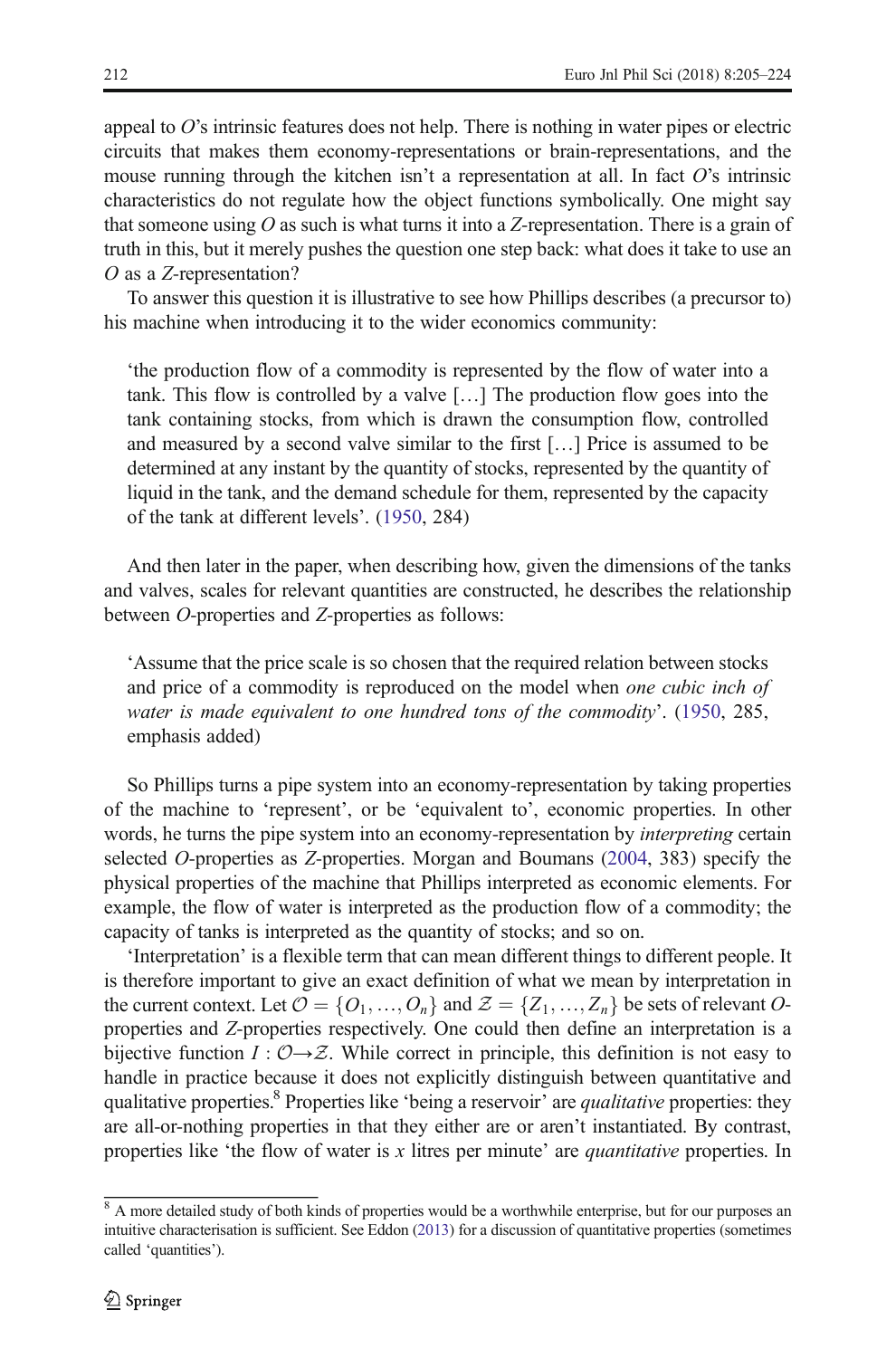that case we need to distinguish carefully between the property and its values. To make this distinction explicit we refer to the property as the *variable* and to a specific quantity as the *value*. We denote the former by upper-case letters and the latter by lower-case letters. We furthermore adopt the convention that the members of  $\mathcal{O}$ , and  $\mathcal{Z}$ , are either qualitative properties or variables. So  $O<sub>1</sub>$  could be 'the flow of water through the second valve', and  $o_1$  2.1 litres. This suggests the following definition of an interpretation:

*O-Z-Interpretation*: Let  $\mathcal{O} = \{O_1, ..., O_n\}$  and  $\mathcal{Z} = \{Z_1, ..., Z_n\}$  be sets of Oproperties and Z-properties respectively, whereby all members of either set are qualitative properties or variables. An O-Z-interpretation is a bijection  $I: \mathcal{O} \rightarrow \mathcal{Z}$ ,  $Z_i = I(O_i)$ , for  $i = 1, \ldots, n$  so that:

- (i) Properties are mapped on to properties of the same kind (that is, qualitative properties are mapped onto qualitative properties and variables onto variables).
- (ii) For every variable  $O_i \in \mathcal{O}$ , and  $I(O_i) = Z_i$ , there is a function  $f_i: o_i \to z_i$  associating a value of  $Z_i$  with a value of  $O_i$ .

In specific cases one may want to impose further restrictions on allowable functions. In case of the Phillips-Newlyn machine the function associating water flow with commodity flow is assumed to be linear. However, such restrictions are idiosyncratic to the context and should not be built into a general definition. We are now in position to define a Z-representation.

*Z-representation*: A *Z*-representation is a pair  $\langle O, I \rangle$  where O is an object and I is an O-Z-interpretation.

Colloquially one can call an  $O$  a  $Z$ -representation and as long as it is understood that there is an interpretation in the background no harm is done. It is important, however, that in a final analysis a Z-representation is a pair  $\langle O, I \rangle$ . What kind of representation O is crucially depends on I, and different interpretations produce to different representations. One could, for instance, interpret the reservoirs as schools and universities and the flow of water as the movement of students through the system. Under that interpretation the same machine would be an education-system-representation.

A model, then, is simply a Z-representation such that  $O$  is chosen, in a certain context, to be used as a base.<sup>9</sup>

*Model:* A model *M* is a *Z*-representation:  $M = \langle O, I \rangle$ , where *O* is an object that is used as a base in a certain context.

An immediate consequence of this definition is that models need not have a target. Far from being an unwelcome eccentricity, this is an advantage of our account. It provides a natural answer to how models without targets represent: they are Z-representations that are not also representations-of a target. The Phillips-Newlyn machine would be an economy-representation even if it had never been used as a representation of an actual economy (Guatemalan or otherwise) just as an architectural model of

<sup>&</sup>lt;sup>9</sup> This idea is similar to Danto's characterisation of an artwork as an interpreted object; see Frigg ([2013](#page-18-0)).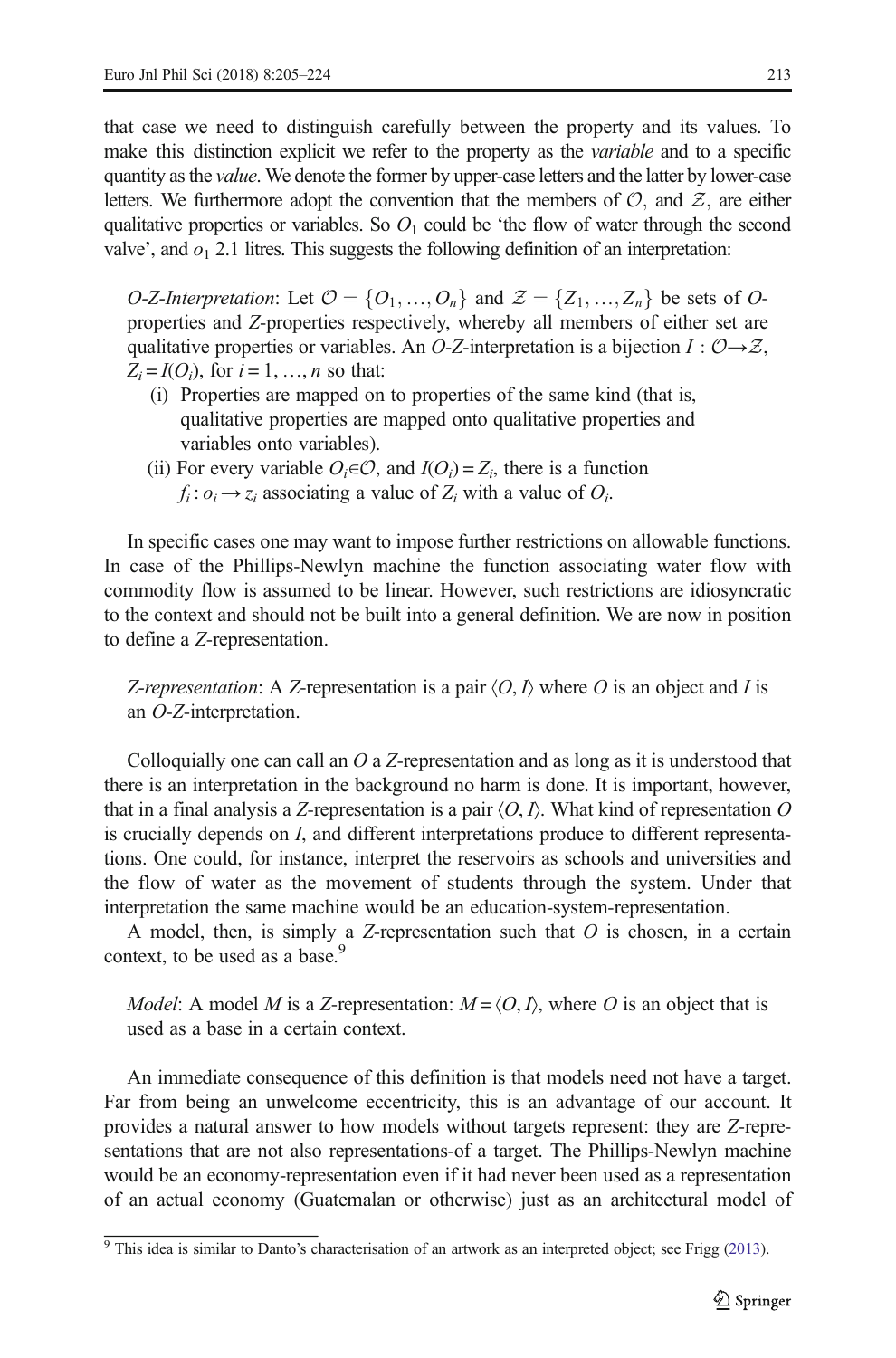Gaudi's Hotel Attraction is Hotel-Attraction-representation even though the hotel has never been built. In fact, Phillips and Newlyn's own motivations for building the machine were not necessarily to represent any particular economy per se. Rather charmingly, Phillips ([1950,](#page-18-0) 283) describes building the machine in order to help 'students of economics who, like [himself], are not expert mathematicians' understand the mathematical equations that were increasingly being used in macroeconomics at the time.<sup>10</sup> But of course nothing prevented the machine from then being used to represent a particular economy (in the same way in which the mathematical model could have been used).

Sometimes the base is a ready-made. Worms, mice, and electric circuits predate their use as models. Other times the base is tailor-made for the situation, as in the case of the Phillips-Newlyn machine. The choice of a base is a creative act. It may be informed by the interpretation that one would like to impose on an object, but it is in no way determined by it. In principle any O can be any model.<sup>11</sup>

Bases can be chosen freely and our notion of interpretation imposes no restrictions on the choice of either O-properties or Z-properties. Did we open the floodgates to arbitrariness? No. Modellers will chose a base that exhibits interesting behaviour. Hughes rightly observes that (what we call) the base is a 'secondary object that has, so to speak, a life of its own' and which has 'an internal dynamic whose effects we can examine' ([1997](#page-18-0), 331). The Phillips-Newlyn machine is a case in point. It has a highly complex behaviour that economists study. Even though they could have built the machine differently, or they could have chosen to study another object altogether, once the choice is made, what they see is far from arbitrary. Likewise for interpretations. While one is initially free to choose *O*-properties and *Z*-properties freely, once a choice is made, representational content is constrained. If there are three litres of water in the tank and the interpretation says that the tank holds foreign-owned balances and one litre of water corresponds to a trillion pounds, then the model says that there are three trillion pounds held outside of the UK. Free choices, once made, are highly constraining. This is why models are epistemically useful. Scientists study this constrained behaviour and thereby gain insight into their subject matter.

A few observations about Z-representations are in order. First, Z can be a concept, a notion, an idea, or a phantasy – anything that can belong to a certain domain of discourse. The important point is that Z need not be a rendering of a target system. Indeed Z need not be realistic at all. A drawing can be minotaur-representation, a movie can be a Darth-Vader-Representation, and a model can be a perpetual-motion-machinerepresentation or a superluminal-beam-travel-representation, yet none of these exist. There are no limits to the choice of Z; anything that makes sense in a certain context is in principle acceptable. This frees Z-representations from the dictate of targets. In this our account differs from Contessa's [\(2007,](#page-18-0) 58), who uses the term 'interpretation' to

 $\frac{10}{10}$  For a full statement of the equations governing the machine see Newlyn [\(1950](#page-18-0)), who also specifies how the machine captures economic reasoning (e.g. IS-LM curves to determine changes in interest rates), and how it compares to the theories of the likes of Keynes, Hicks, and Robertson. We note here that the fact that the machine is describable by the same equations as macroeconomists (at the time) took to describe economies makes the machine what Guala ([2002](#page-18-0)) calls a 'simulation'.<br><sup>11</sup> This observation is closely related to the often-made point that anything can be a model of anything else

<sup>(</sup>Callender and Cohen [2006](#page-18-0), 73; Frigg [2010a](#page-18-0), 99; Giere [2010,](#page-18-0) 269; Suárez [2004,](#page-19-0) 773; Swoyer [1991,](#page-19-0) 452; Teller [2001](#page-19-0), 397).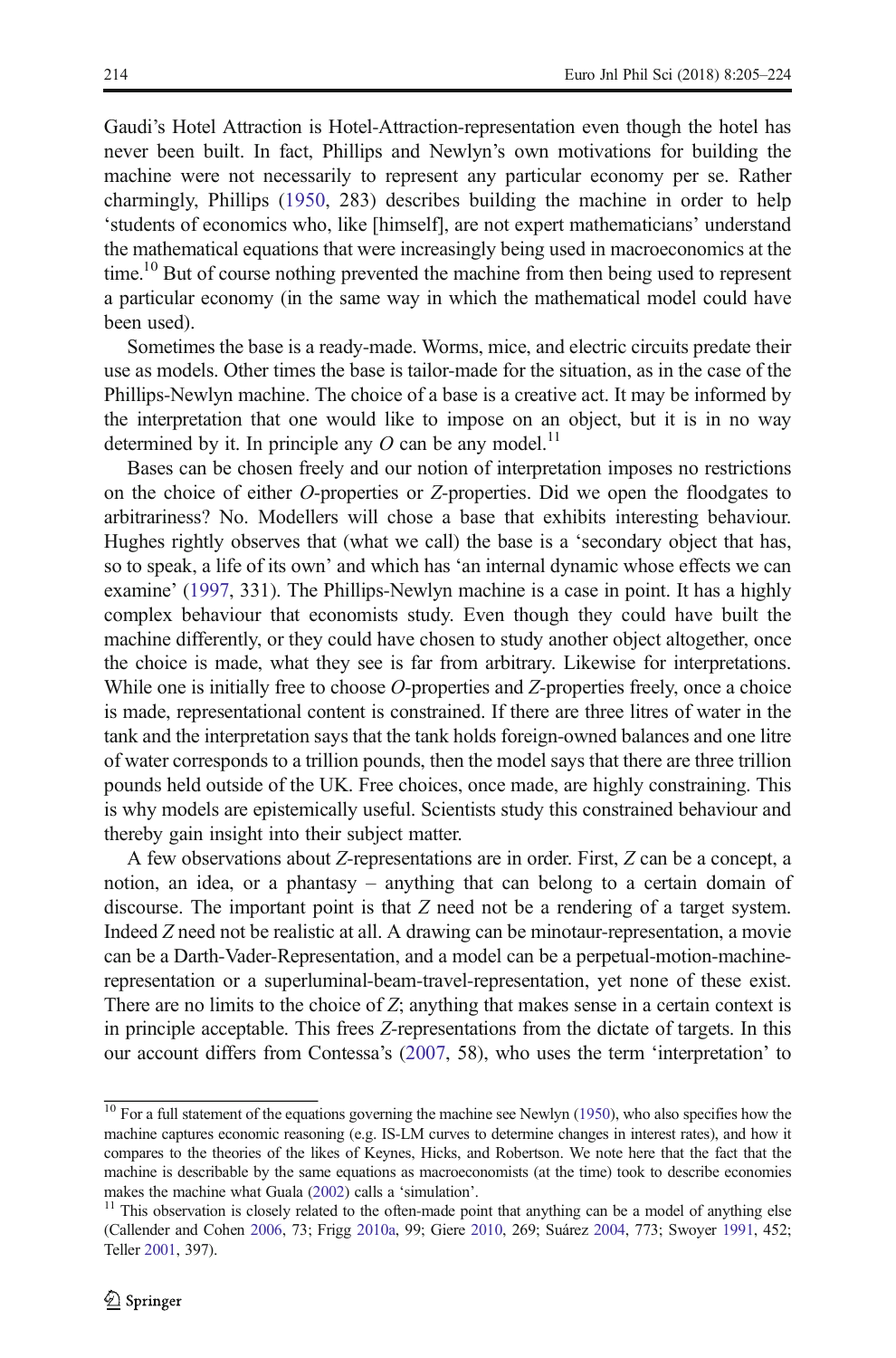<span id="page-10-0"></span>describe a one-to-one association of the relevant objects, relations, and functions, found in models and their targets, as well as Weisberg's [\(2013,](#page-19-0) 39–40), who introduces the notion of a 'construal' which includes an 'assignment' (denotation relations between a model and its target) and 'intended scope' (which specify which aspects of models are intended to be taken seriously in terms of their targets) to capture an idea similar to Contessa's.

Second, our definition does not require that all of O's properties are collected in  $\mathcal{O}$ ; neither does it require that  $Z$  contains a complete list of  $Z$ -properties. All that is required is that there is at least one property in each set.

Third, interpretations aren't set in stone. In different contexts the properties that feature in  $\varphi$  and  $\varphi$  (and the interpretation function itself) may change, and existing interpretations can be extended. The Phillips-Newlyn machine often leaked water onto the floor when it was run. Originally this was seen as technical problem with the machine. However, at some point economists realised that this was actually an interesting feature and interpreted it as the flow of money from the regular economy into the black economy (Morgan and Boumans [2004,](#page-18-0) 397 fn. 14).

### 4 Exemplification revisited

In Section [2](#page-3-0) we have seen that an item exemplifies a property  $P$  iff it at once instantiates P and P is highlighted in the context under consideration. What we are steering at is an account in which a model  $M = \langle O, I \rangle$  exemplifies certain properties. But M does not seem to accommodate exemplification: the instantiation condition is mostly unattainable, while highlighting seems mostly trivial. This situation needs to be rectified.

Let us begin with instantiation. The problem is that if  $O \neq Z$ , then the model base O does not, at least in general, instantiate properties associated with Z, and thus cannot exemplify them.<sup>12</sup> The Phillips-Newlyn machine instantiates water flows but not commodity flows, and so it can never exemplify the latter. This unfortunate conclusion can be avoided by noting that nothing that is important about exemplification makes it necessary that an item *literally* instantiates P.

An interpretation establishes a one-to-one correspondence between O-properties and Z-properties and so we can introduce the concept of instantiation-under-interpretation-I (I-instantiation for short):

*I*-instantiation: Let O be an object and *I* an O-Z-interpretation. A model  $M = \langle O, I \rangle$ , *I*-instantiates a Z-property  $P$  iff  $O$  instantiates an  $O$ -property  $P'$  which satisfies the following condition:  $P'$  is mapped onto  $P$  under  $I$ , and if  $P$  and  $P'$  are variables then I contains a function f such that  $p = f(p')$  for all values p' of P'.

 $\frac{12}{12}$  We are not suggesting that this is the case in all instances of modeling with material objects. There are various instances where the properties exemplified by a physical model are properties they literally instantiate. The helical shape of a DNA model or the Froude number of the San Francisco Bay model are cases in point. But in order for our account to be fully general and to apply to cases like the Phillips-Newlyn machine, it is important that the account makes room for models to exemplify properties that are not literally instantiated. The cases of literal instantiation are then handled by noticing that there's nothing preventing the interpretation acting as the identity on a property.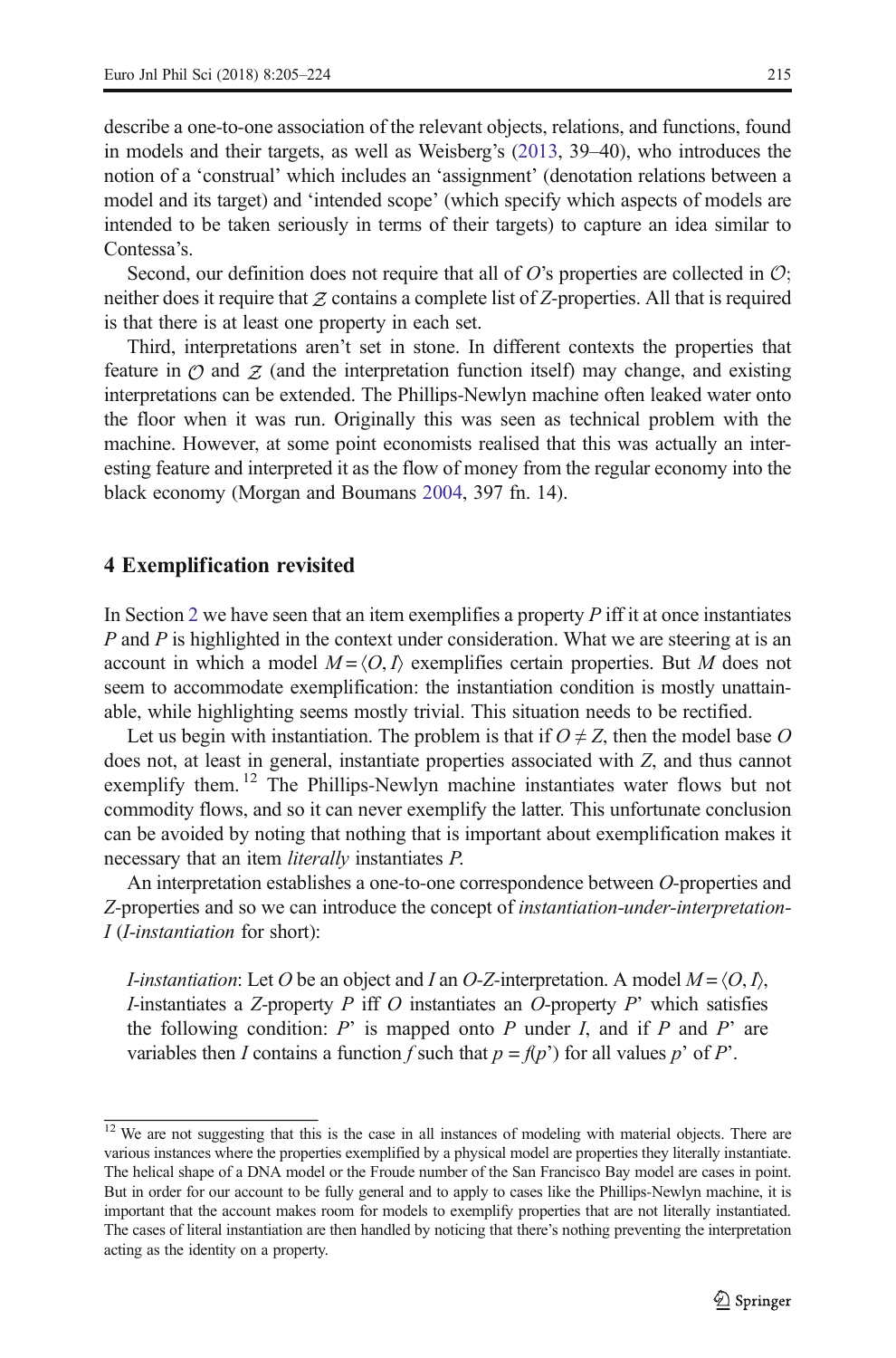The idea that models can exemplify properties that they I-instantiate raises an interesting question about the truth conditions of claims like 'the Phillips-Newlyn machine exemplifies a falling interest rate after a decline in exports'. Since the model, as a hydraulic machine, only I-instantiates this economic property it appears that it cannot be strictly speaking true that it exemplifies it. One way to deal with this would be to appeal to something like Sainsbury's idea of truth relative to a presupposition [\(2010,](#page-18-0) 143–151; [2011](#page-18-0)). Even through it is, again strictly speaking, false that the model exemplifies this property, it is true relative to the interpretation in the same way that it is true relative to a presupposition that Holmes lives at 221b Baker Street. Alternatively, one might appeal to Walton's ([1990](#page-19-0)) notion of pretense. In a game of make believe with the interpretation as a principle of generation we are prescribed to imagine that the model has the economic property, in the same way in which we are prescribed to imagine that a detective lives at such an address. Both of these options provide us with a notion of truth relative to an interpretation that captures conditions under which sentences like 'the Phillips-Newlyn machine exemplifies a falling interest rate after a decline in exports' are correct.

For our purposes it doesn't matter how this issue is resolved, so we don't commit to a particular approach. It is sufficient to liberalise the definition of exemplification to allow objects that *I*-instantiate  $P$  to exemplify  $P$  (simply by replacing instantiation by I-instantiation). We can now say that the Phillips-Newlyn machine I-instantiates commodity flows, and it exemplifies particular flows if the particular flow is highlighted.

The worry with instantiation was that it was too hard to come by; the opposite problem seems to beset highlighting. The concern is that all of the properties in  $Z$  have been selected as relevant, and thus all are exemplified. But this would trivialise the notion of exemplification. Fortunately this objection is based on a misapprehension of the workings of an interpretation. An object can exemplify only properties that are covered by an interpretation, but this does not imply that every property covered by an interpretation is ipso facto exemplified. This is because interpretations can, and often do, cover O-properties we are unaware of or uninterested in. There is a small white plastic pipe in the lower right corner of the machine. The flow of water through it is invisible and we haven't paid any attention to it. This flow is covered by the interpretation, but it is not highlighted and therefore not exemplified. Or consider again the case of the Guatemalan economists. They may be been particularly interested in the change in the equilibrium values once the appropriate change has been made to the valve marked 'foreign exports'. This means that the machine would exemplify this property. But in other contexts, this property might not be exemplified at all. For example, when explaining the working of the machine, Phillips himself ignores the impact of foreign imports and exports until the end of his paper [\(1950,](#page-18-0) Section. [3\)](#page-6-0). This means that, although I-instantiated, the relevant Z-properties would not be highlighted, and thereby would not be exemplified even though they have been covered by the interpretation all along.

Whether or not a Z-property covered by the interpretation is exemplified depends on whether we have epistemic access to the corresponding O-property and on whether the context selects that O-property as a focal point of the investigation. The adoption of an interpretation in no way determines that this has to be the case. O, together with the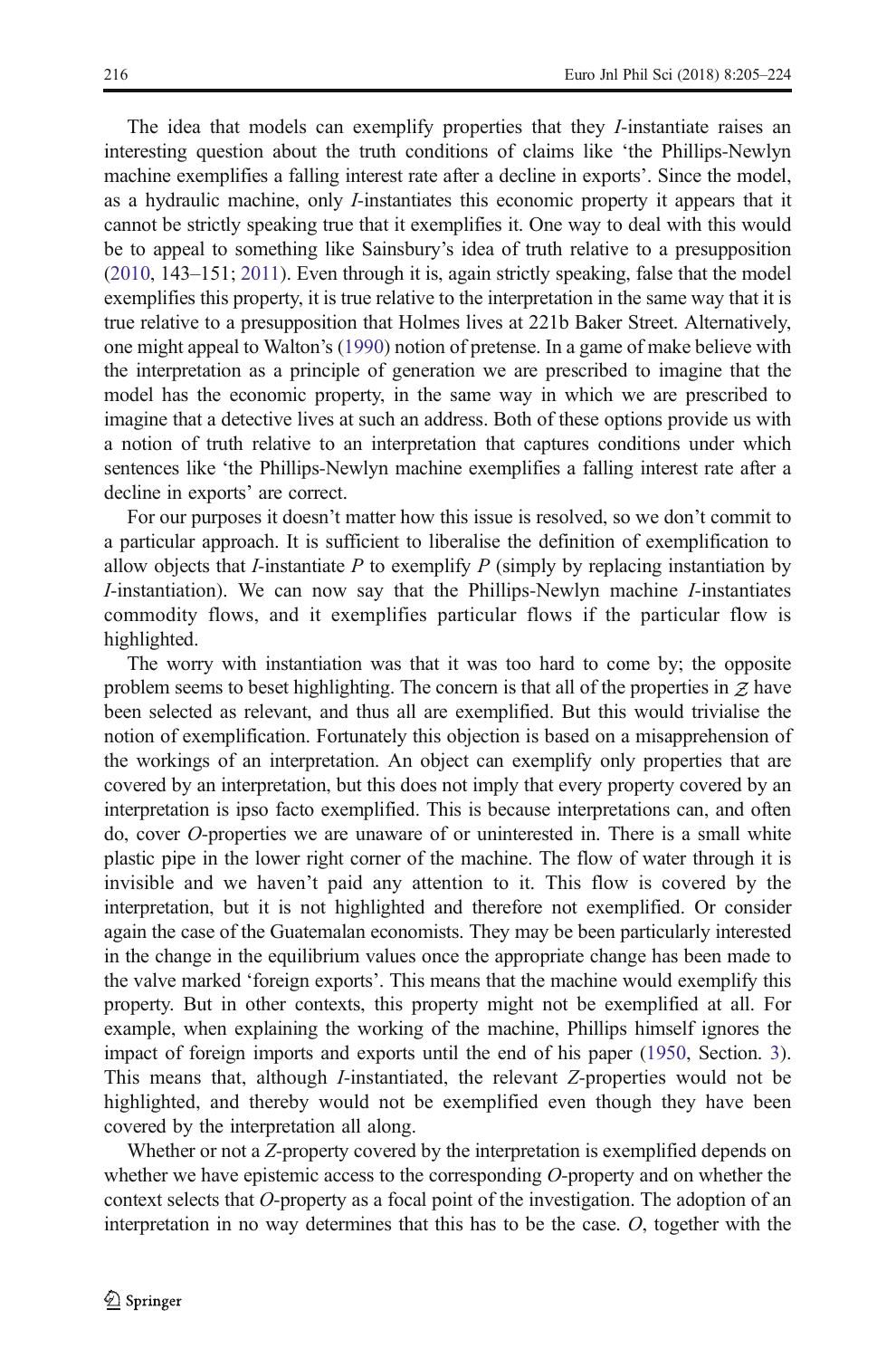<span id="page-12-0"></span>interpretation, provides a 'menu' of  $Z$ -properties that the model  $I$ -instantiates. Whether or not any of these properties is exemplified depends on the epistemic purposes of those using the Z-representation.

#### 5 Imputation and keys

So far we have focused on what turns an object into a Z-representation. GE's observation that Z-representations do not have to represent any Z remains true in the context of scientific representation. Yet at least some models do represent particular targets. The initial definition of representation-as states three conditions for this to happen: the model has to denote a target T and it has to exemplify properties that are then imputed to T (we write 'T' rather than 'Y' from now on to make notation more mnemonic).

Imputation can be analysed in terms of property ascription. The model user may simply ascribe to the target system the properties exemplified by the model, and this is what establishes that the model represents the target *as* having those properties. In this way models allow for surrogative reasoning: imputing a property to a target generates a hypothesis: T has that property. And notice that nothing in our discussion requires that these hypotheses are true; the result of the imputation can be right or wrong, thereby allowing models to misrepresent their targets.

However, in many cases of representation-as the properties exemplified by a Zrepresentation aren't transferred to a target unaltered. In her discussion of imputation Elgin posits that a representation imputes the exemplified properties 'or related ones' to its target [\(2010,](#page-18-0) 10). This observation is particularly pertinent in scientific contexts. The properties of a model are rarely, if ever, taken to hold directly in their target systems and so the properties imputed to targets may diverge significantly from the properties exemplified in the model.

The problem with invoking 'related' properties is not its correctness, but its lack of specificity. Any property can be related to any other property in some way or another, and as long as nothing is said about what this way is, it remains unclear what properties are ascribed to T. So what connects the properties exemplified by a Z-representation with those that are imputed to the target system? There is no universal answer. In some cases the connection could be described as 'de-idealisation'. In the Phillips-Newlyn machine – which was known to have a margin of error – the connection was to move from exact properties (like the interest rate being  $x$ ) to intervals around those properties (like the interest rate being  $x \pm 4\%$  of x); or the property imputed could be even less specific, like an imputed positive correlation between foreign investment and interest rates, without any specific value.

One could put faith into context as a determinant of what properties are imputed to the target. We'd rather not. It remains unclear what a model says about its target as long as the relation between the properties exemplified by the model and the properties imputed to the target is unspecified. We therefore prefer to write this explicitly into the definition of representation-as. Let  $P_1$ , ...,  $P_n$  be the Z-properties exemplified by the model, and let  $Q_1, ..., Q_m$  be the 'related' properties that the model imputes to T (*n* and m can but need not be equal). Then the representation must come with a key  $K$ specifying how the  $P_1, ..., P_n$  are converted into  $Q_1, ..., Q_m$ .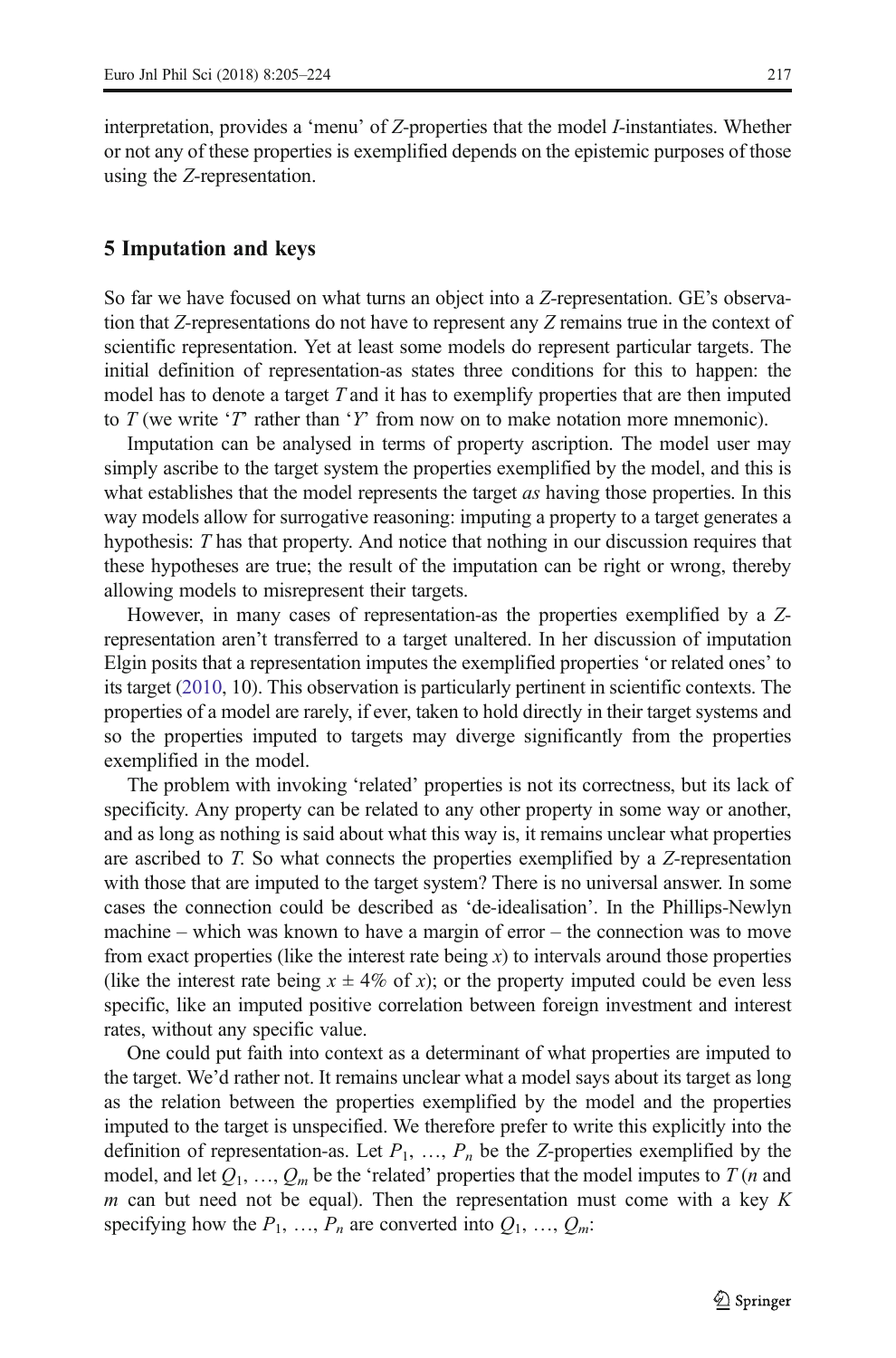Key K: Let  $M = \langle O, I \rangle$  be a model and let  $P_1, \ldots, P_n$  be Z-properties exemplified by M. A key K associates with the set  $\{P_1, ..., P_n\}$  a set  $\{Q_1, ..., Q_m\}$  of Zproperties that are candidates for imputation on the target system. We then write  $K({P_1, ..., P_n}) = {Q_1, ..., Q_m}.$ 

The third clause in the definition of representation-as then becomes:  $X$  exemplifies  $P_1, ..., P_n$  and imputes some of the properties  $Q_1, ..., Q_m$  to T where the two sets of properties are connected to each other by a key K.

The idea of a key comes from maps, which are paradigmatic for understanding scientific representation (Frigg [2010a,](#page-18-0) [b](#page-18-0)). Consider a map of the world. It exemplifies a distance of 29 cm between the two points labelled 'Paris' and 'New York'. The map comes with a key, which includes a scale, 1:20,000,000 say, and this allows us to translate a property exemplified by the map into a property of the world, namely that New York and Paris are 5800 km apart. Or consider the case of a scale model of a ship being used to represent the forces an actual ship faces when at sea. The exemplified property in this instance is the resistance the model ship faces when dragged through a water tank. But this doesn't translate into the resistance faced by the actual ship in a straightforward manner. The resistance of the model ship and the resistance of the real ship stand in a complicated non-linear relationship because smaller objects encounter disproportionate effects due to the viscosity of the fluid. The exact form of the key is often highly non-trivial and emerges as the result of a thoroughgoing study of the situation.<sup>13</sup> Determining how to move from properties exemplified by models to properties of their target systems can be a significant task, and it should not go unrecognized in an account of scientific representation.

 $K$  is a blank to be filled. The key associated with a model depends on a myriad of factors: the scientific discipline, the context, the aims and purposes for which the model is used, the theoretical backdrop against which the model operates, etc. Building  $K$  into the definition of representation-as does not prejudge the nature of  $K$ , much less single out a particular key as the correct one. In some instances the key might be identity: the properties exemplified by the model are imputed unchanged to the target. In other cases the relation between the properties of the model and those imputed to the target may be similarity; see, for instance, (Frigg [2010a](#page-18-0), 131–132; Giere [2004](#page-18-0)). In others, the key might take the form of an 'ideal limit key' (cf. Laymon 1991). But keys might also associate exemplified properties with entirely different properties to be imputed to the target (for example, colours with tube lines as is the case in the London Underground map). The requirement is merely there must be *some* key for something to qualify as a representation-as.

The above examples also show that introducing keys does not amount to smuggling in a mimetic conception of representation via the back door. On the contrary, keys can be highly conventional. This sharply distinguishes our account from accounts like Giere's [\(2004,](#page-18-0) [2010](#page-18-0)) and Weisberg's ([2012](#page-19-0), [2013\)](#page-19-0) who take similarity (or at least purported similarity), in the relevant respects to the appropriate degrees, to be the relation between models and their targets. As discussed above, although keys can be the identity map, or a mapping between similar properties, this is not built into the account, and in this sense our account is more general that those based on the notion of similarity.<sup>14</sup>

<sup>&</sup>lt;sup>13</sup> See Sterrett ([2006](#page-19-0)) for a discussion of scaling relations.<br><sup>14</sup> For extensive criticisms of the similarity account see (Frigg [2006;](#page-18-0) Frigg and Nguyen [2017;](#page-18-0) Suárez [2003\)](#page-19-0).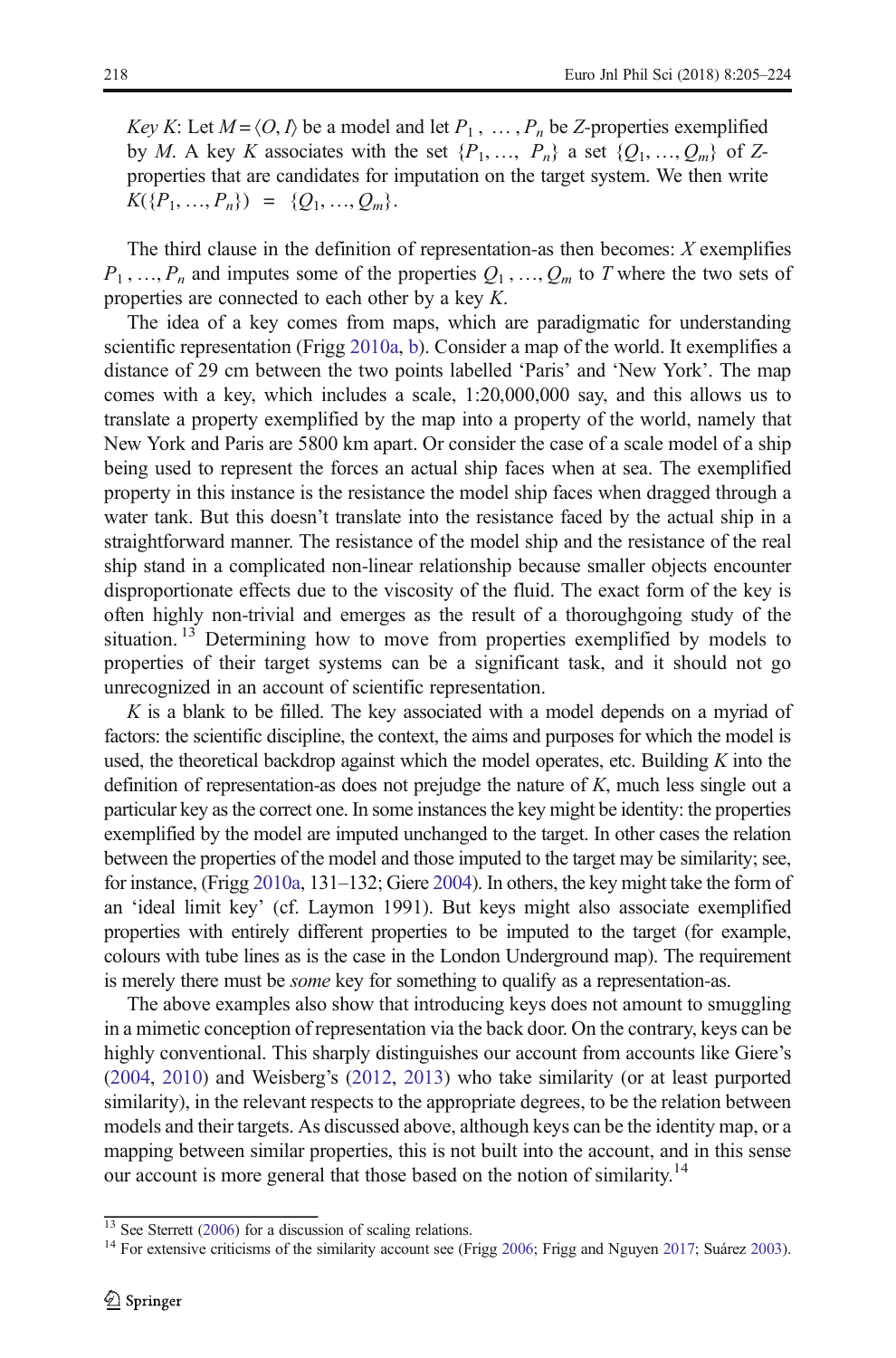#### <span id="page-14-0"></span>6 A remark concerning denotation

The first condition on models representing their targets is that they denote them. Denotation is a difficult and much discussed concept. What establishes that a model denotes a target is a question we cannot resolve in this paper, and which remains an interesting problem for further research. Our aim here is to merely put in place a few sign-posts, indicating promising avenues and issuing warnings about blind alleys.

Sometimes denotation is restricted to language, but this restriction is neither necessary nor useful because there is nothing intrinsically language-centric about denotation. Pictures denote their subjects and models denote their targets. Likewise sometimes denotation is restricted to symbols denoting singular objects. Again, there is no need to hamstring ourselves in this way. Just as a proper name denotes its bearer, a predicate can denote either all elements in its extension or a universal (depending on ones' metaphysics of properties). As a consequence no category mistake is committed if we say that a model denotes a class of objects rather than one singular object (a  $CH<sub>4</sub>$ model, for instance, denotes all methane molecules).

That a model as a whole denotes a target as a whole does not preclude there being additional denotation relationships between parts of the model and parts of the target. The Phillips-Newlyn machine as a whole denotes the Guatemalan economy, and parts of it – for instance the reservoir labelled foreign owned balances and the flow labelled income – denote parts of the economy.

What establishes denotation is a vexing question.<sup>15</sup> In the philosophy of language there are two broad families of approaches. According to the descriptivist approach (which goes back to Frege and Russell) names function as disguised definite descriptions, and as such denote whatever satisfies them. According to the so-called direct reference approach (which goes back to Mill, Marcus, and Kripke), names directly pick out their bearers without going via any descriptive content. Both of these are in principle compatible with our view of scientific models and for now we want to remain agnostic about this choice. We also have pluralist leanings and want to make room for there being different ways to establish denotation in different cases and in different contexts. In many cases denotation is borrowed from language. In a map of New York we see a black dot with 'Grand Central Terminal' written next to it, and so the dot borrows denotation from language. Many models seem to work in the same way. The Phillips-Newlyn machine denotes whatever the word 'Guatemalan economy' denotes. At least in cases where this happens, this is to hand over the problem of uncovering the roots of denotation to the philosophy of language.

#### 7 The DEKI account of representation

We can now tie the loose ends together and fill the blank in the epistemic representation problem: 'M is a scientific representation of T iff M is a Z-representation that represents  $T$  as  $Z'$ . In a bit more detail this amounts to the following:

<sup>&</sup>lt;sup>15</sup> For discussions and surveys see (Lycan [2000,](#page-18-0) Chapters 4,5; Reimer and Michaelson [2014\)](#page-18-0).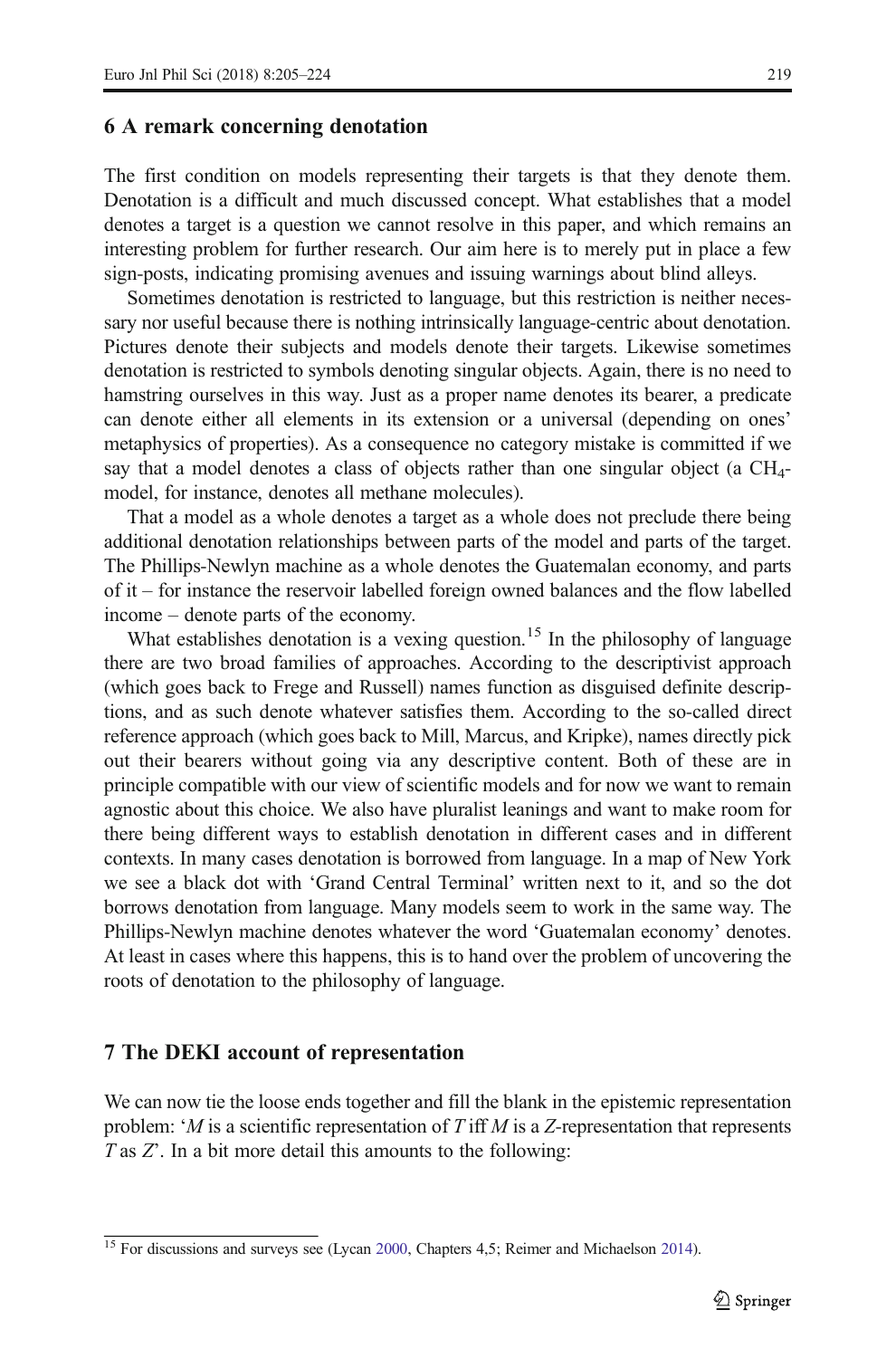DEKI: Let  $M = \langle O, I \rangle$  be a model, where O is used by a scientist as the base of the model and I is an O-Z-Interpretation. Let T be the target system. M represents T as Z iff all of the following conditions are satisfied:

- (i)  $M$  denotes  $T$  (and in some cases parts of  $M$  denote parts of  $T$ ).
- (ii) *M* exemplifies *Z*-properties  $P_1$ , ...,  $P_n$ .
- (iii) M comes with key K associating the set  $\{P_1, ..., P_n\}$  with a set of
	- properties  $\{Q_1, ..., Q_m\}$ :  $K(\{P_1, ..., P_n\}) = \{Q_1, ..., Q_m\}$
- (iv) M imputes at least one of the properties  $Q_1$ , ...  $Q_m$  to T.
- M is a scientific representation of T iff M represents T as Z as defined in (i)-(iv).

We call this the DEKI account of representation to highlight its key features: denotation, exemplification, keying-up and imputation. Figure 1 provides a schematic representation of the account.

We can now present a complete analysis of how the model that has guided us through this paper works. The Phillips-Newlyn machine  $(O)$  is used as the base of a model by Guatemalan economists. Z is an economy. The machine is endowed with Phillips' O-Z-interpretation (I), mapping O-properties onto Z-properties. The machine so interpreted is an economy-representation, and as such it is a model  $M$  (an economymodel). The Guatemalan economists used  $M$  as a model-of the Guatemalan economy by making it denote the Guatemalan economy (i). They did so by borrowing the reference of the linguistic expression 'Guatemalan economy' and the model denotes whatever the term denotes. The machine instantiates a number of water-pipeproperties and, via I, it I-instantiates a number of economy properties. Some of them – the effect that a decrease in foreign exports had on income and the interest rate for instance – are exemplified because they were highlighted (ii). We can presume that the economists used an interval-valued key, which moved from specific changes in value for the interest rate before and after the change in foreign exports to values  $\pm$  4% around them (iii) and imputed the result to the Guatemalan economy (iv).



Fig. 1 The DEKI account of representation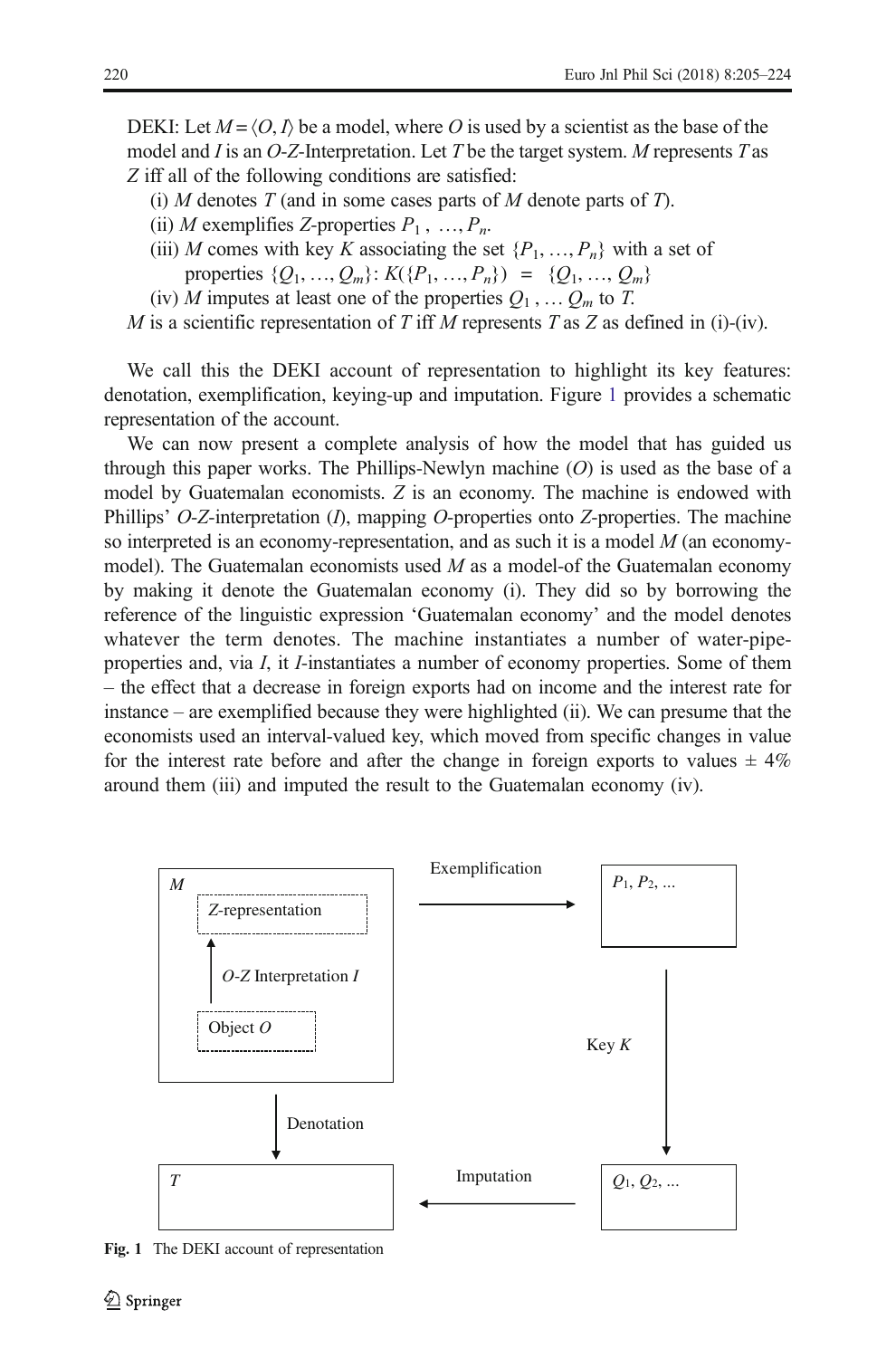This, we claim, is the right analysis not only of how the Phillips-Newlyn machine works symbolically; it is also the right analysis for all other material models. The use of plasticine sausages as models of myoglobin, of mice as models for humans, etc. all can be analysed in terms of DEKI.

A number of qualifications are in order. First,  $\{P_1, ..., P_n\}$  need not be a list of independent, or even monadic, properties. In fact the set can be highly structured with some Ps expressing relationships between other Ps.

Second, DEKI is the general form of an account of representation and as such it needs to be concretised in every particular instance of representation. In every concrete case of a model representing a target one has to specify what  $O$  is, how it is interpreted, what sort of Z-representation it is and what properties it exemplifies, how denotation is established, what translation key is used, and how the imputation is taking place. Depending on what kind of representation we are dealing with, these 'blanks' will be filled differently. But far from being a defect, this degree of abstractness is an advantage. 'Scientific modelling' is an umbrella term covering a vast array of different activities in different fields, and a view that sees representations in fields as diverse as macroeconomics, biochemistry, and fluid dynamics in exactly the same way is either mistaken or too coarse. Our definition occupies the right middle ground: it is general enough to cover a large array of cases and yet it allows us to say what is specific about them.

Third, DEKI meets our conditions of adequacy from Section [1](#page-0-0). DEKI allows for misrepresentation in at least two places. A representation is accurate if T indeed posses the properties that  $M$  imputes to it. This need not be the case; in fact that  $T$  possesses any of the imputed properties is not built into the notion of representation-as. M can represent T as possessing properties  $Q_1$ , ...,  $Q_m$  and T might not instantiate a single one of them.<sup>16</sup> If M represents T as having properties that it doesn't have it misrepresents it. The other place where misrepresentation can enter is denotation. Denotation can fail in various ways – a representation can purportedly denote a target that does not exist or it can denote the wrong target. The surrogative reasoning condition requires that models represent their targets in a way that allows scientist to generate hypotheses about them. This requirement is satisfied by condition (iv), which requires that at least one property be imputed to T. This imputation generates a hypothesis about T that can then be tested.

Finally, it is worth pointing out that the ordering of the conditions is not supposed to introduce a temporal element into either scientific representation or the process of constructing the model; nor is it meant to indicate logical priorities. None of the conditions has to be established prior to the others, and the model could exemplify the properties even before being used to represent a target by the model user. The user could equally well start off with the target system and a set of properties of interest. She could then construct an inverse key associating those properties with ones that we have firmer grasp on in the context of model building. She could then construct a model that exemplifies those properties, in the appropriate manner under the appropriate interpretation, before taking the model and establishing the denotation relation between it and the target. Such a process is not ruled out by our conditions. DEKI does not function as

 $\frac{16}{16}$  It ought to be noted also that accuracy is orthogonal to the realism issue. Even when models have all kind of unobservable properties, they can be interpreted as exemplifying only observable properties, or only observable properties are keyed up. Such interpretations are antirealist.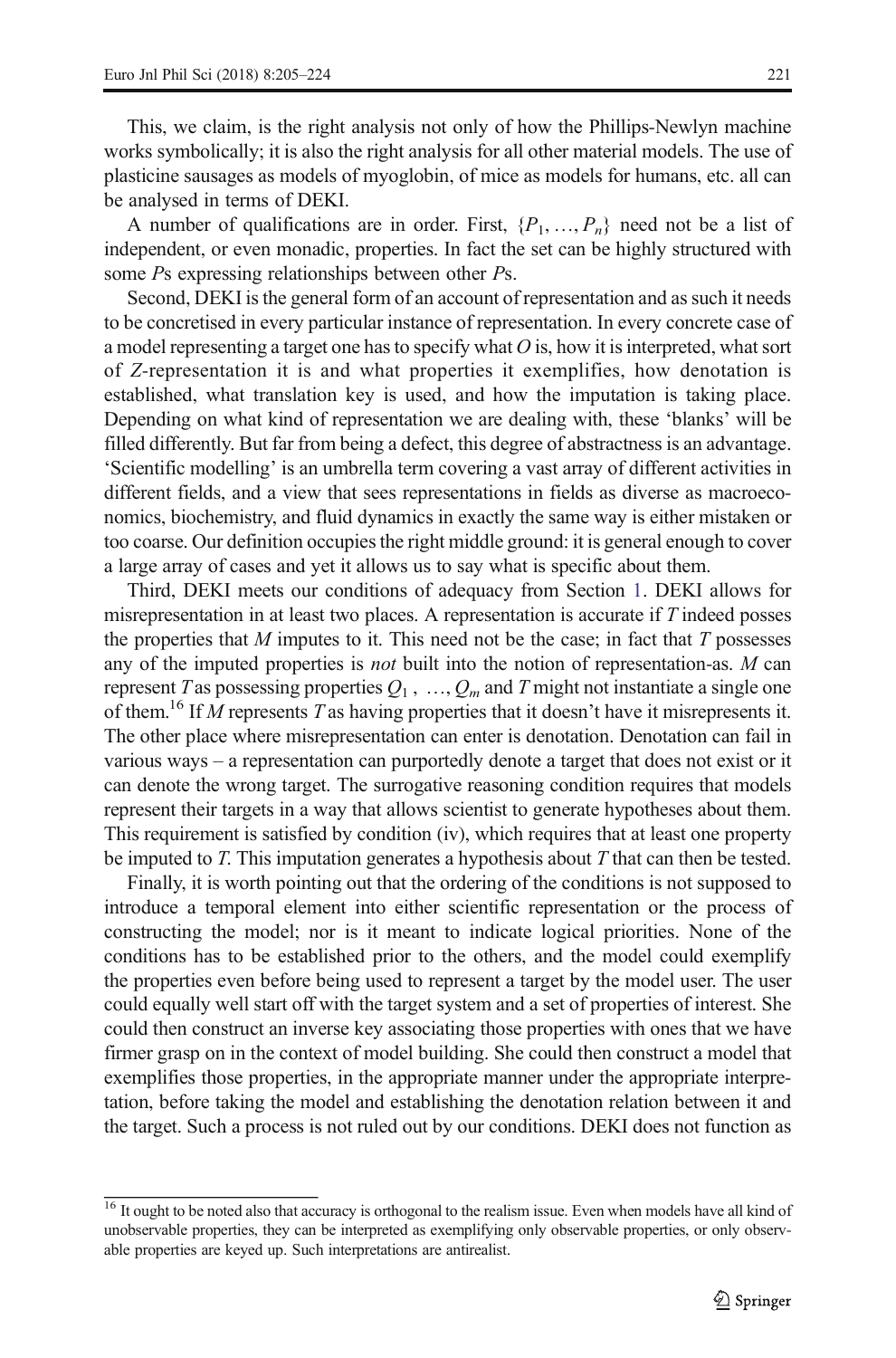<span id="page-17-0"></span>a diachronic account of scientific representation: as long as the conditions are met, in whatever order, a model represents its target system as Z.

## 8 Envoi

Material objects can be turned into scientific models by means of an interpretation. This, combined with DEKI, provides an account of how they represent their targets as thus or so. Although some scientific models are material objects, others aren't. This raises the question of whether, and if so how, our account of representation can be generalised to cover models like the Newtonian model of the solar system, the logistic model of a population, and the Solow model of economic growth. These are, to use Hacking's phrase, 'things that one holds in one's head rather than one's hands' [\(1983,](#page-18-0) 216). We submit that the difficulty with these models is ontological not semantic. The problem for any account of representation which requires that models instantiate properties is that it is remains unclear what that means for non-physical objects. Thomson-Jones [\(2010\)](#page-19-0) points out that such objects, in virtue of their abstractness, cannot instantiate the kind of properties one would like to impute to real systems. Abstract objects neither have mass; nor do they oscillate.

While this may be a serious problem for a similarity account of representation such as Giere's [\(1988\)](#page-18-0), DEKI can reply to this in two ways. Firstly, according to our account, models don't strictly speaking need to instantiate physical properties. Rather, they can be taken to exemplify properties that apply to abstract objects, which are then keyed up with physical ones to be imputed to their target systems. Or alternatively, the model can exemplify physical properties, but through I-instantiation rather than instantiation proper.<sup>17</sup> Secondly, we are hopeful that 'fictional' accounts of the ontology of models will allow us to reconcile the claim that such models are non-physical objects with the idea that they can nevertheless be said to instantiate, at least in some sense, physical properties in the way that Sherlock Holmes instantiates the property of being a pipe smoker, despite the fact he is not a physical being. Frigg [\(2010a,](#page-18-0) [b\)](#page-18-0) and Godfrey-Smith  $(2006)$  provide outlines of what such an account could look like.<sup>18</sup> Developing the details of such an account and integrating it with the DEKI account of representation is a project for future research.

Acknowledgements The paper is fully collaborative and authors are listed in alphabetical order. We would like to thank Catherine Elgin, José Díez, Michael Poznic, Mike Stuart, Fiora Salis, and three anonymous referees for helpful discussions and/or comments on earlier drafts. Thanks also to the audiences in Águas de Lindoia, Barcelona, Bristol, Düsseldorf, Innsbruck, Manchester, Munich, San Sebastián, and Sofia for helpful feedback.

Open Access This article is distributed under the terms of the Creative Commons Attribution 4.0 International License (http://creativecommons.org/licenses/by/4.0/), which permits unrestricted use, distribution, and reproduction in any medium, provided you give appropriate credit to the original author(s) and the source, provide a link to the Creative Commons license, and indicate if changes were made.

<sup>&</sup>lt;sup>17</sup> Something like this is suggested by Elgin [\(2010,](#page-18-0) 8–9).<br><sup>18</sup> In our [\(2016](#page-18-0)) we outline how DEKI can be put to work in the context of fictional models.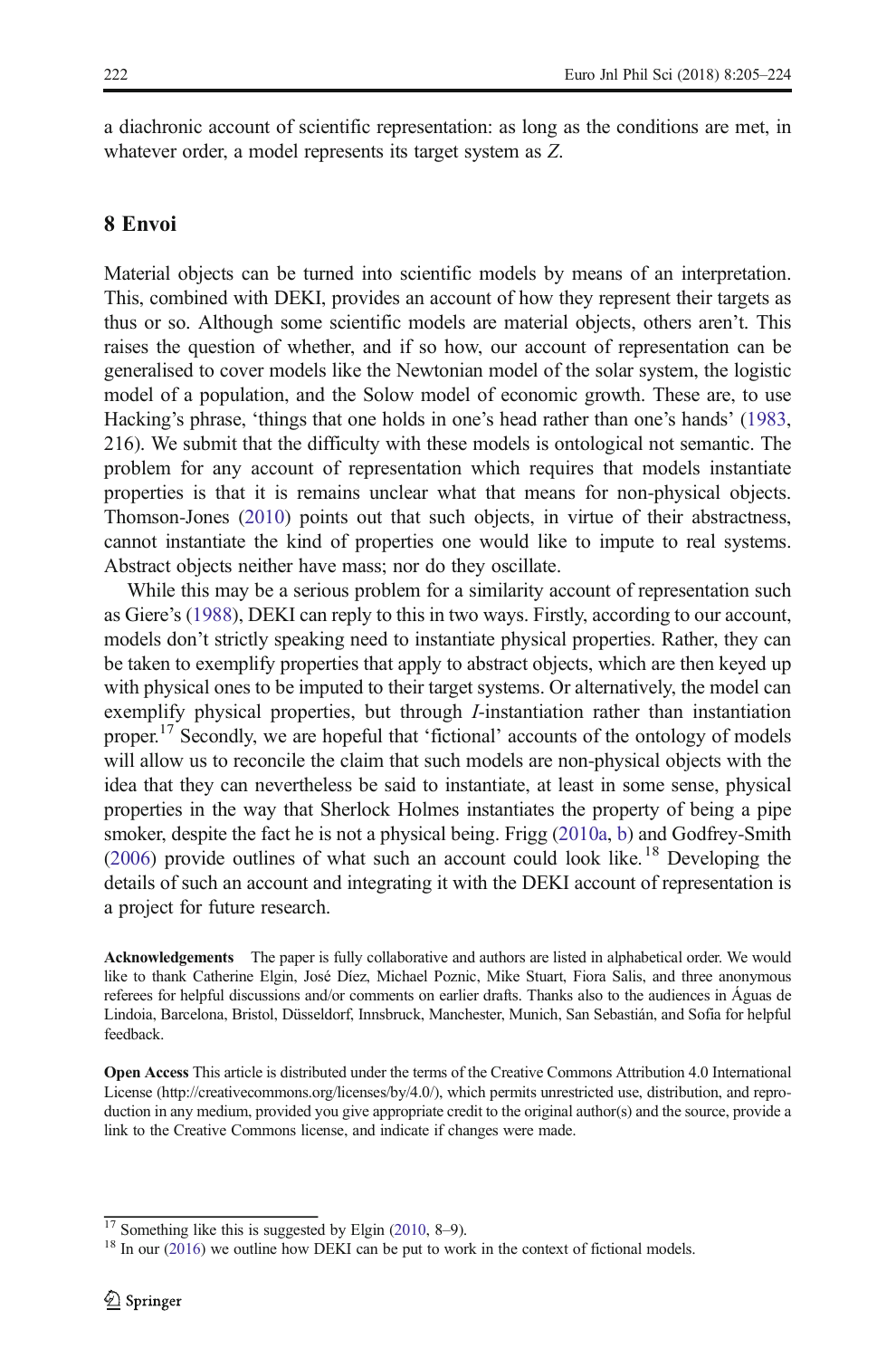## <span id="page-18-0"></span>**References**

Aldana, E. (2011). The Moniac: Bill Phillips's machine. Economia Politica XXVIII:167–70.

- Ankeny, R. A., & Leonelli, S. (2011). What's so special about model organisms? Studies in History and Philosophy of Science, 42, 313–323.
- Callender, C., & Cohen, J. (2006). There is no special problem about scientific representation. *Theoria*, 55, 7–25.
- Contessa, G. (2007). Scientific representation, interpretation, and Surrogative reasoning. Philosophy of Science, 74, 48–68.
- Dardashti, R., Karim, P. Y., Thébault, & Winsberg, E. (2017). Confirmation via analogue simulation: What dumb holes could tell us about gravity. British Journal for the Philosophy of Science, 68, 55–89.
- de Chadarevian, S. (2004). Models and the making of molecular biology. In S. de Chadarevian & N. Hopwood (Eds.), Models: The third dimension of science. Stanford: Stanford University Press.
- Eddon, M. (2013). Quantitative Properties. Philosophy Compass, 8, 633–645.
- Elgin, C. Z. (1983). With reference to reference. Indianapolis: Hackett.
- Elgin, C. Z. (1996). Considered judgement. Princeton: Princeton University Press.
- Elgin, C. Z. (2007). Understanding and the facts. Philosophical Studies, 132, 33–42.
- Elgin, C. Z. (2010). Telling instances. In R. Frigg & M. C. Hunter (Eds.), Beyond mimesis and convention: Representation in art and science (pp. 1–18). Berlin and New York: Springer.
- Frigg, R. (2006). Scientific representation and the semantic view of theories. *Theoria*, 55, 49–65.
- Frigg, R. (2010a). Fiction and scientific representation. In R. Frigg & M. Hunter (Eds.), Beyond mimesis and convention: Representation in art and science (pp. 97–138). Berlin and New York: Springer.
- Frigg, R. (2010b). Fiction in science. In J. Woods (Ed.), Fictions and models: New essays (pp. 247–287). Munich: Philiosophia Verlag.
- Frigg, R. (2013). Clever fetishists. Art History, 36, 665–669.
- Frigg, R., & Nguyen, J. (2016). The fiction view of models reloaded. The Monist, 99, 225–242.
- Frigg, R., & Nguyen, J. (2017). Models and representation. In Springer handbook of model-based science, (Eds.), L. Magnani and T. Bertolotti, Switzerland: Springer, 49-102.
- Giere, R. N. (1988). Explaining science: A cognitive approach. Chicago: Chicago University Press.
- Giere, R. N. (1999). Using models to represent Reality. In L. Magnani, N. J. Nersessian, P Thagard (Eds.), Model-based reasoning in scientific discovery (pp. 41–57). Dordrecht: Kluwer.
- Giere, R. N. (2004). How models are used to represent reality. *Philosophy of Science*, 71, 742–752.
- Giere, R. N. (2010). An agent-based conception of models and scientific representation. Synthese, 172, 269–281.
- Godfrey-Smith, P. (2006). The strategy of model-based science. Biology and Philosophy, 21, 725–740.
- Goodman, N. (1976). Languages of art. Indianapolis and Cambridge: Hackett.
- Guala, F. (2002). Models, simulations, and experiments. In L. Magnani & N. J. Nersessian (Eds.), *Model*based reasoning: Science, technology, values (pp. 59–74). New York: Kluwer.
- Hacking, I. (1983). Representing and intervening: Introductory topics in the philosophy of natural science. Cambridge: Cambridge University Press.
- Hughes, R. I. G. (1997). Models and representation. Philosophy of Science, 64, S325-SS36.
- Leggett, D. (2013). Replication, re-placing and naval science in comparative context, C. 1868-1904. British Journal for the History of Science, 46, 1–21.
- Levy, A., & Currie, A. (2014). Model organisms are not (theoretical) models. *British Journal for the* Philosophy of Science, 66, 327-348.
- Lopes, D. (1996). Understanding pictures. Oxford: Oxford University Press.
- Lycan, W. G. (2000). Philosophy of language: A contemporary introduction. London: Routledge.
- Morgan, M. (2012). The world in the model. How Economists Work and Think. Cambridge: Cambridge University Press.
- Morgan, M., & Boumans, M. (2004). Secrets hidden by two-dimensionality: The economy as a hydraulic machine. In S. de Chadarevian, N. Hopwood (Eds.), *Models: The third dimension of science* (pp. 369– 401). Stanford: Stanford University press.
- Newlyn, W. (1950). The Phillips/Newlyn hydraulic model. Bulletin of Economic Research, 2, 111–128.
- Phillips, A. W. (1950). Mechanical models in economic dynamics. Economica, 17, 283–305.
- Reimer, M., & Michaelson, E. (2014). The Stanford Encyclopedia of Philosophy (Spring 2017 Edition), Edward N. Zalta (ed.). <https://plato.stanford.edu/archives/spr2017/entries/reference/>.
- Sainsbury, R. M. (2010). Fiction and Fictionalism. Oxford: Routledge.
- Sainsbury, R. M. (2011). Fiction and acceptance-relative truth, belief and assertion. In F. Lihoreau (Ed.), Truth in fiction (pp. 137–152). Frankfurt: Ontos Verlag.